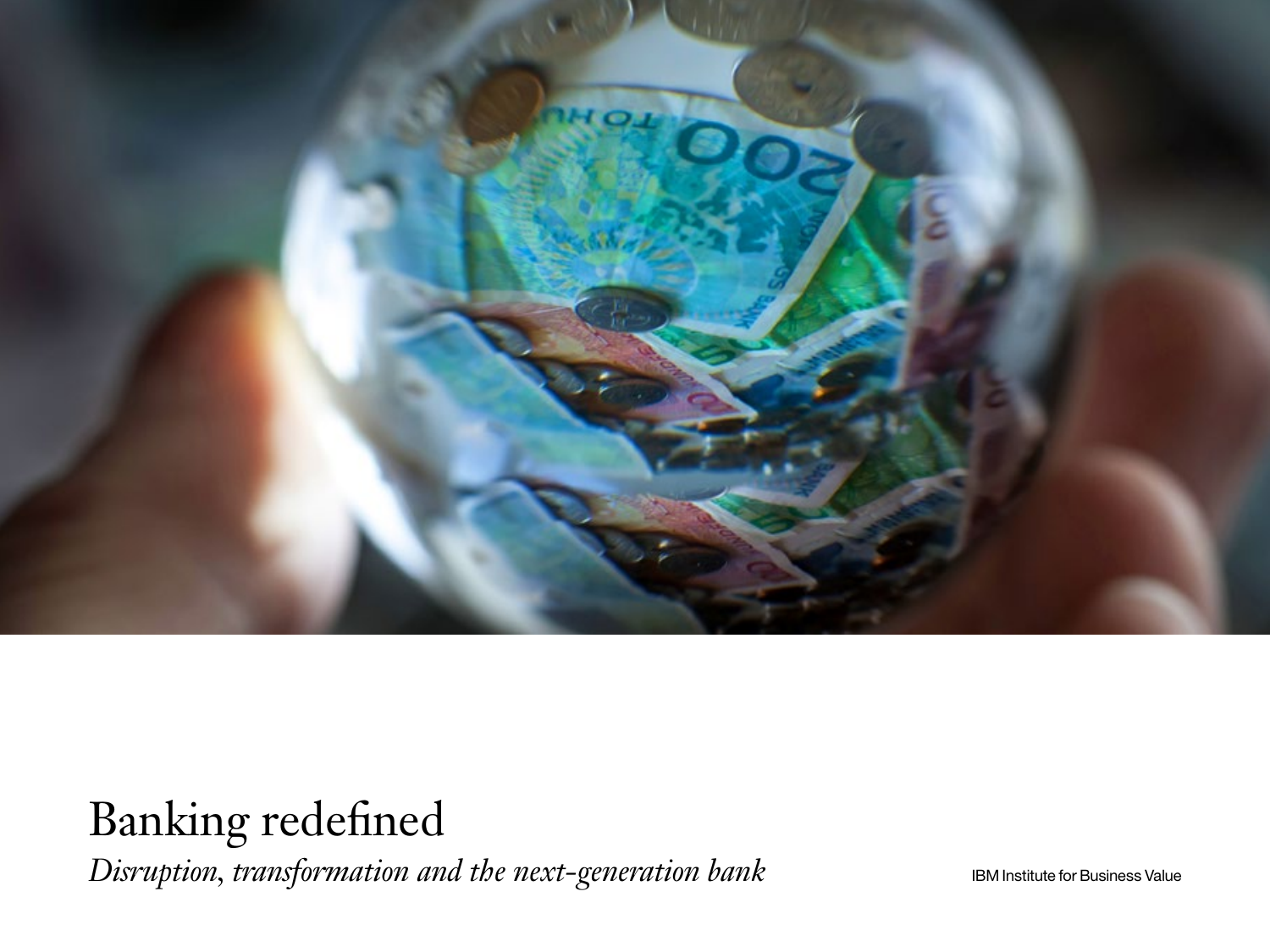#### **Executive Report**

Banking

#### **How IBM can help**

To succeed in today's environment, businesses need to lead through increased complexity and volatility, drive operational excellence and enable collaboration across enterprise functions, develop higher quality leadership and talent, manage amidst constant change and unlock new possibilities grounded in data.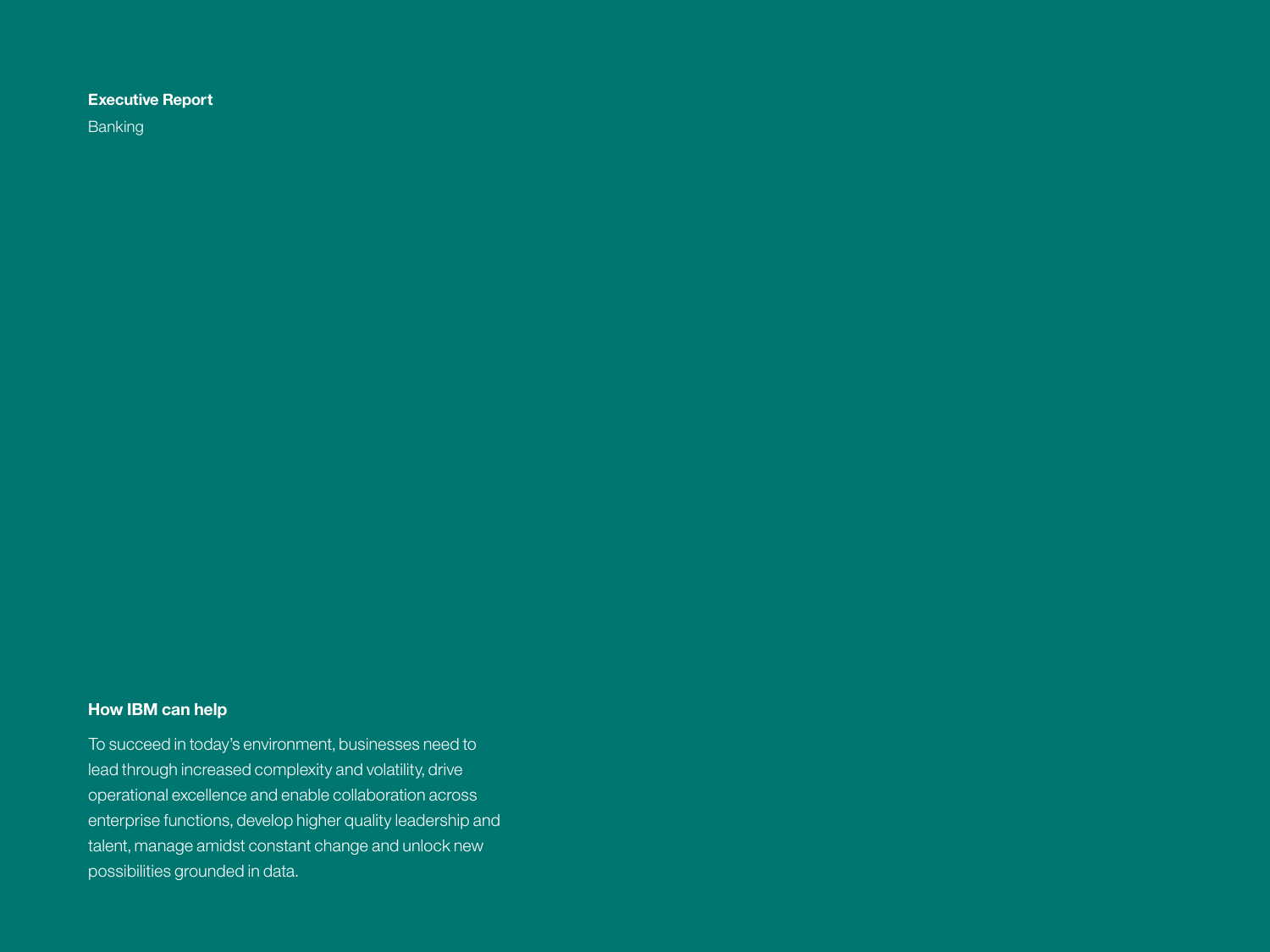## *Banking at the brink*

*Disruptive forces that have swept across other industries are now squarely centered on banking. Born-in-the-cloud startups and retailers with lower marginal costs and greater agility are competing in payments and core banking. And a new generation of financial technology companies are aiming to decompose the financial services value chain– selecting high-volume activities like small business and consumer lending, threatening to reduce the incumbents to settlement agents of last resort. Traditional banks, often burdened with inflexible and costly legacy systems, struggle to redefine new operating and business models to meet what may become existential challenges ahead. With insights from 1,060 banking executives and 1,600 retail banking and wealth management customers, this executive report identifies key business imperatives and tangible actions that can position traditional banks at the center of a rapidly evolving financial services ecosystem, accelerate transformation and help bankers map a path to sustainable success and profitability.*

### Executive summary

For generations, banking was nearly impenetrable to outside agencies. Value was generated by providing customers with core banking services. As critical intermediaries, bankers were able to sustain healthy margins.

But a triple set of challenges have emerged, requiring bankers to rethink how they do business: many banks are struggling with sluggish profits; new classes of customers are easily dissatisfied and disillusioned; possessing ever-growing expectations of engagement and experience; and a new breed of competitor is emerging for banking customers.

Traditional banking functions are being contested and becoming commoditized. As a consequence, value is shifting from functional capabilities to relationships. While emerging competitors may be able to replicate banking functions better and at lower cost, they will find it much more difficult to build and manage the breadth and depth of customer relationships traditional banks have carefully built over decades.

Because of these relationships, traditional bankers, far from being disintermediated, have the ability to shift their focus from service fulfillment to service facilitation and orchestration. Banks can position themselves as the principal gatekeeper to their customers, creating an ever-evolving ecosystem of services and experiences.

To achieve this, traditional banks will need to rapidly transform. They will need to connect with an ever-expanding portfolio of business partners. And they will need to engage customers in new, powerful and enduring ways. The rewards will be significant for those banks that can rise to these new challenges. For those that fail to do so, the future may be less bright.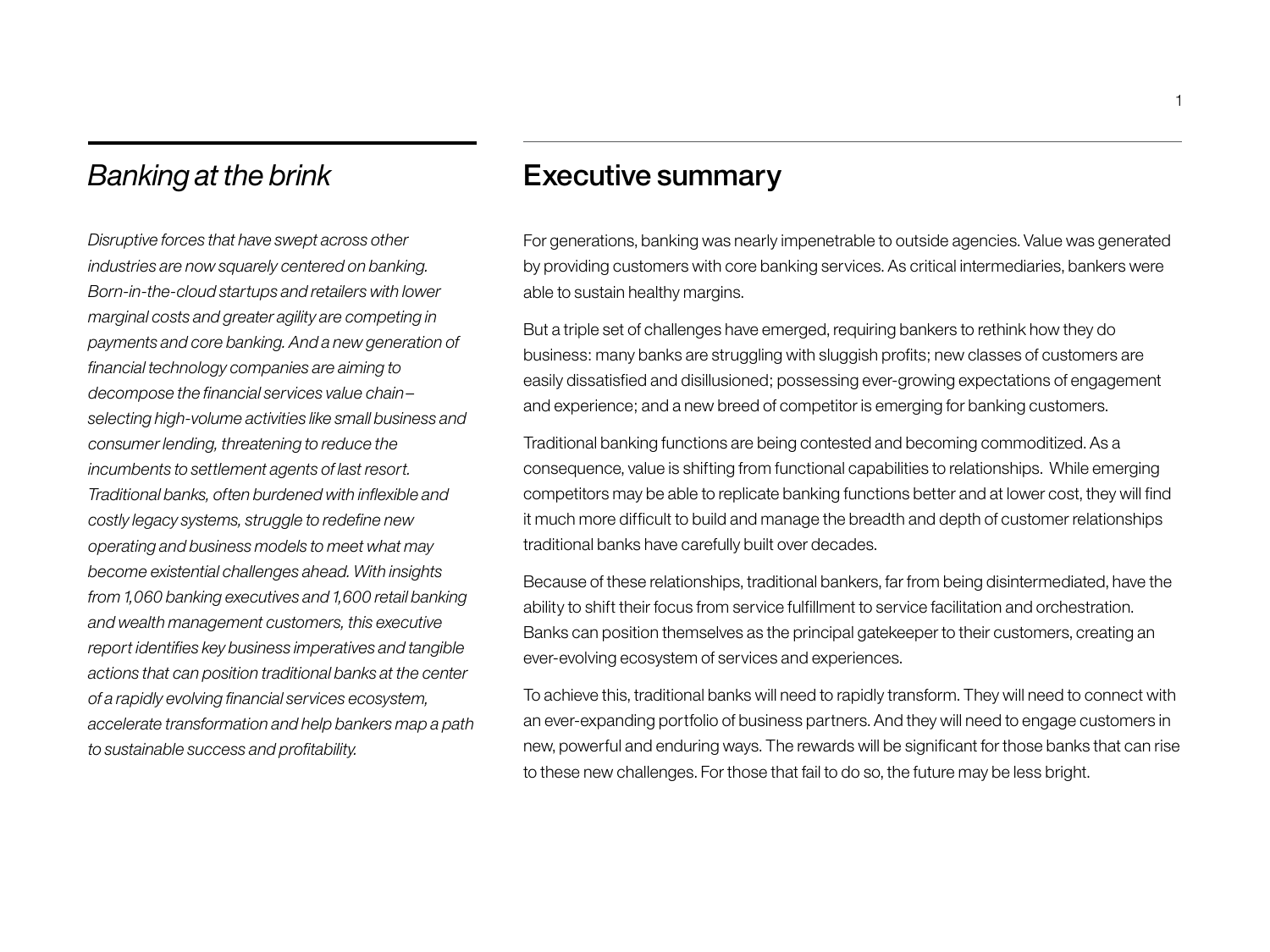## Industry in flux

Banks have struggled financially since the global economic crisis. For many banks, profits have been stagnating.<sup>1</sup>

At the same time, bankers surveyed seem overly confident they are meeting customers' expectations. While 62 percent of retail banking executives indicate their organizations are able to deliver an excellent customer experience, only 35 percent of retail customers share their view, a 27-percentage-point difference. For wealth management, the gap was even greater, at 41 percentage points. Fifty-seven percent of wealth-management executives believe they provide an excellent experience, while only 16 percent of wealth-management customers concur (see Figure 1).<sup>2</sup>

Banks are not challenged across every dimension. In terms of timeliness and consistency, customers are actually more satisfied than banking executives expect. But in the key areas of creating a personalized customer experience across interactions, and encouraging customer loyalty, bankers significantly overstate their effectiveness (45 percent for bankers, 30 percent for customers) and loyalty, (48 percent for bankers and 35 percent for customers).3

Customer trust is also overestimated by banking executives surveyed. As many as 96 percent of bankers believe their customers trust them more than other non-bank competitors. Only 70 percent of customers agree. And fewer still–67 percent of customers–trust their primary bank compared to other bank competitors.4

## Only 30%

of customers believe their banks provide personalization, compared with 45 percent of bankers

#### **Only**

# 16%

of customers believe wealth managers provide an excellent customer experience, compared with 57 percent of wealth managers

#### **Only**

## $1\%$

of global banking executives believe their organizations possess above-average agility compared to their peers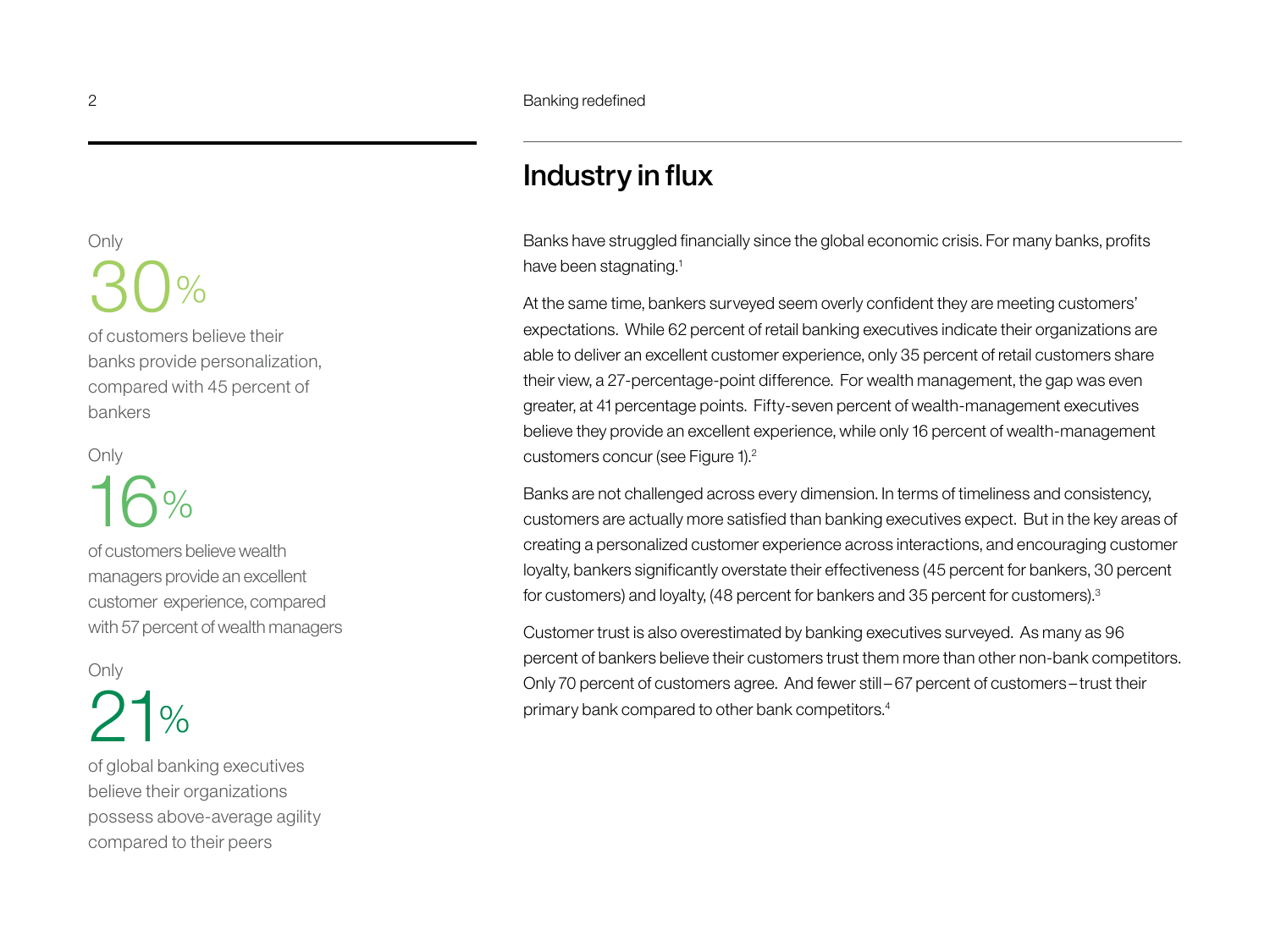#### **Figure 1**

#### *Bankers overestimate customer satisfaction5*

#### Retail banking

Delivering excellent customer experience



57%

#### Wealth management

Delivering excellent customer experience

Perceive customer experience as excellent



*Source: IBM Institute for Business Value analysis based on Economist Intelligence Unit survey of 1,060 global banking executives and Ketchum survey of 1,600 retail banking customers.*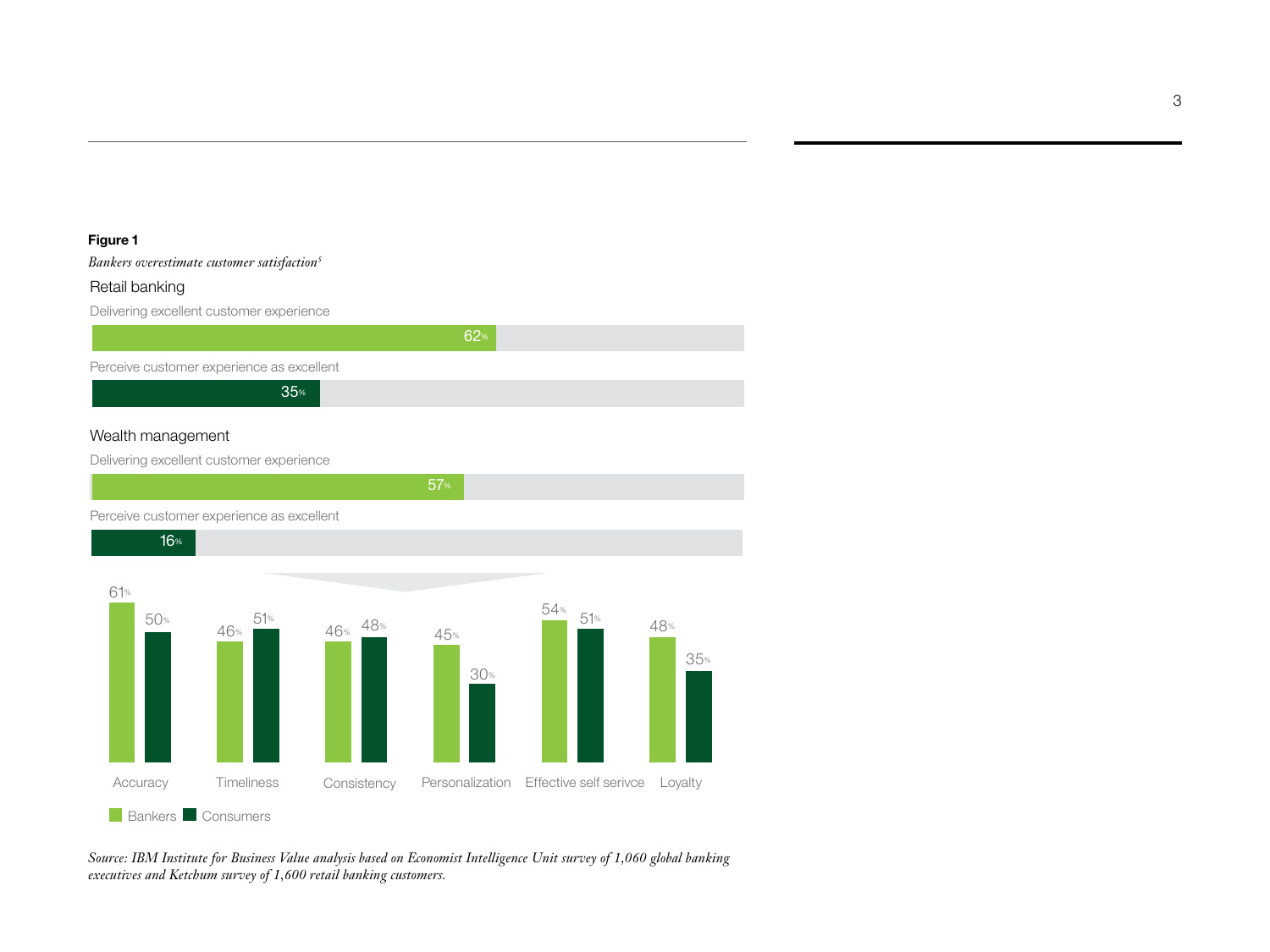At the same time, non-traditional competitors continue to enter banking, offering an everexpanding range of products and services. Successful entrants in the payments space, such as M-Pesa and Paypal, are being joined by a cast of virtual banking providers and financial technology (fintech) businesses.<sup>6</sup> New, virtual banks, such as Simple, Fidor and Smarty Pig, offer retail customers engaging, fun, socially-enabled experiences. 7 Other fintechs, such as Lending Club and Currency Cloud, offer less expensive, easy-to-use lending and currencytrading capabilities.<sup>8</sup>

Benefiting from strong investment, fintechs are unbundling traditional banking value chains.<sup>9</sup> By redressing historical inefficiencies (Kabbage can approve a small business loan in minutes), or improving and expanding service quality (Wealthfront offers significantly lower investment advisory fees, and Square has extended low-interest loans to its merchant network), fintechs are progressively shutting down traditional sources of banking fees and other income.10

By so doing, fintechs and other digital-only or non-bank competitors undermine traditional banking business models, especially for those banks that are relying on infrastructureintensive legacy systems. For example, born-in-the-cloud digital competitors are able to achieve significant benefits over incumbents – more than 40 percent increase in net profits by the successful use of digital technologies in process automation, creation of new products, improved regulatory compliance, transformed customer experiences and disruption of key components of the value chain.<sup>11</sup>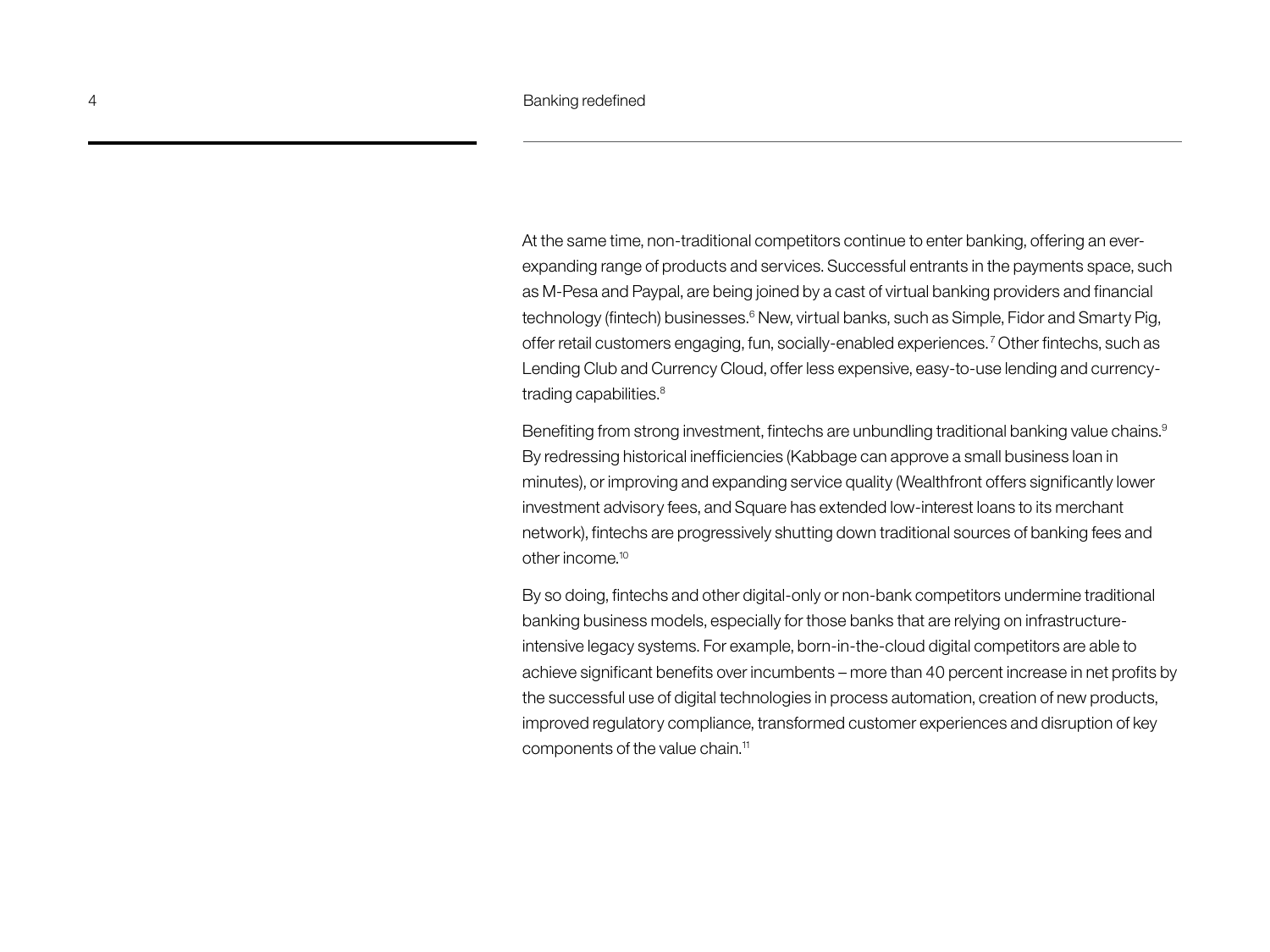## Antagonist or ally

Traditional bankers face a stark and, for many, existential decision. They can work to defend and protect themselves from an emerging onslaught from fintechs and others – or they can embrace them.

Banks that pursue a defensive strategy will face a perilous journey. They will need to improve their service capabilities constantly to redress fintech innovation across broad and rapidly changing dimensions. And they will need to do it at ever-lower cost and greater speed. They will need to dissuade customers from embracing new services from new entrants. For those unable to maintain customer loyalty, the implications will be dramatic. Income sources will diminish incrementally as customers shift more and more of their business to innovators. Profitability will decline, along with market share, as previously strong incumbents shrink into marginal participants or acquisition targets.

Alternatively, bankers can work to position their organizations at the center of rapidly evolving banking ecosystems. While fintechs are able to leverage new technologies to compete against banks in specific functional activities, they do not yet have the benefit of banks' customer relationships. Bankers have historically created value through the specific banking functions or services they provide. But in a future where these are readily replicable, banks' value will be centered on the quality of the customer relationships they maintain (see Figure 2).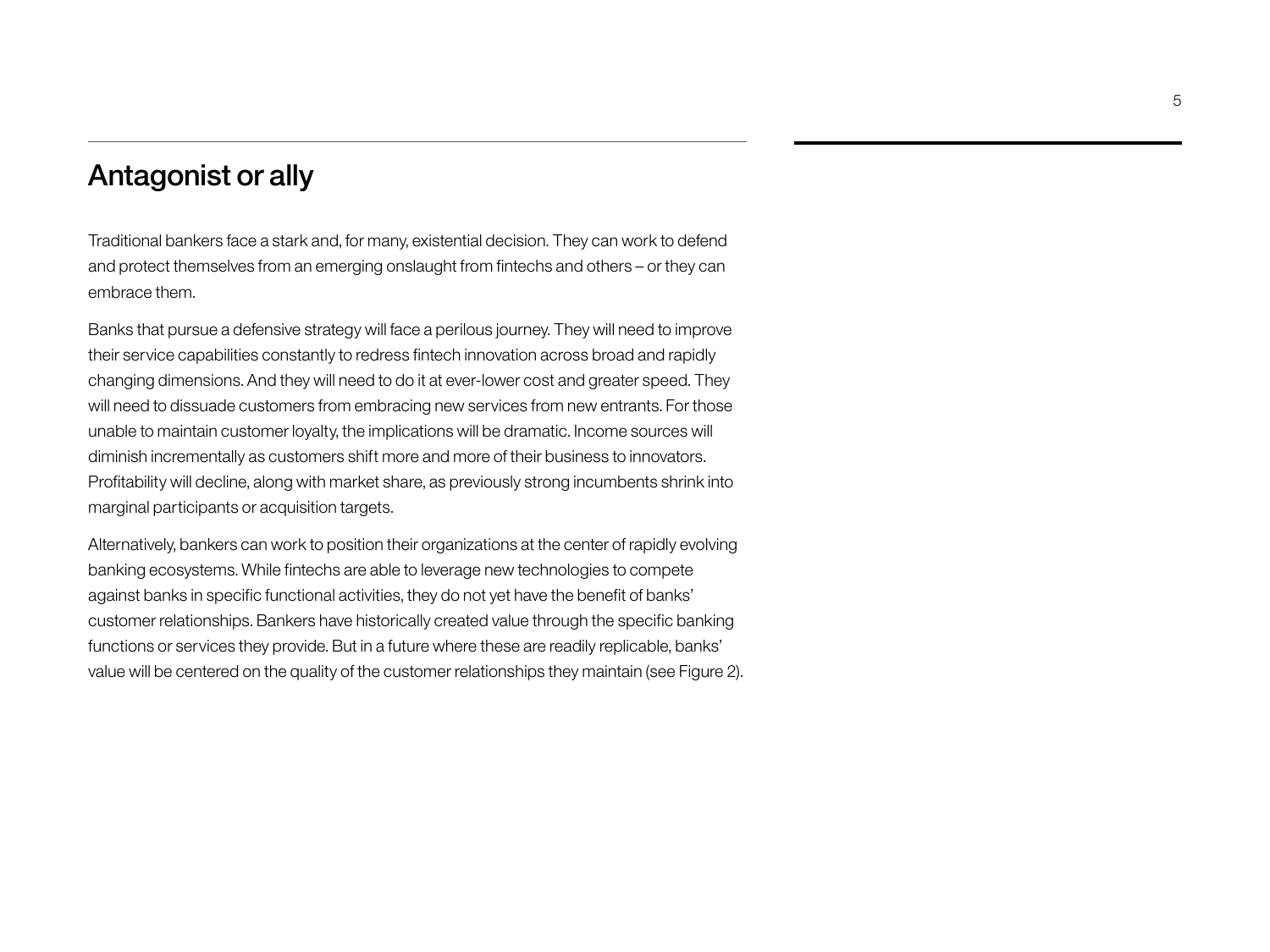#### 6 **Banking redefined**

#### **Figure 2**

*Customer and partner ecosystems are emerging*



cater to a range of customer-needs beyond traditional banking services

*Source: IBM Institute for Business Value analysis.*

fintechs, will extend bank capabilities and support operational scalability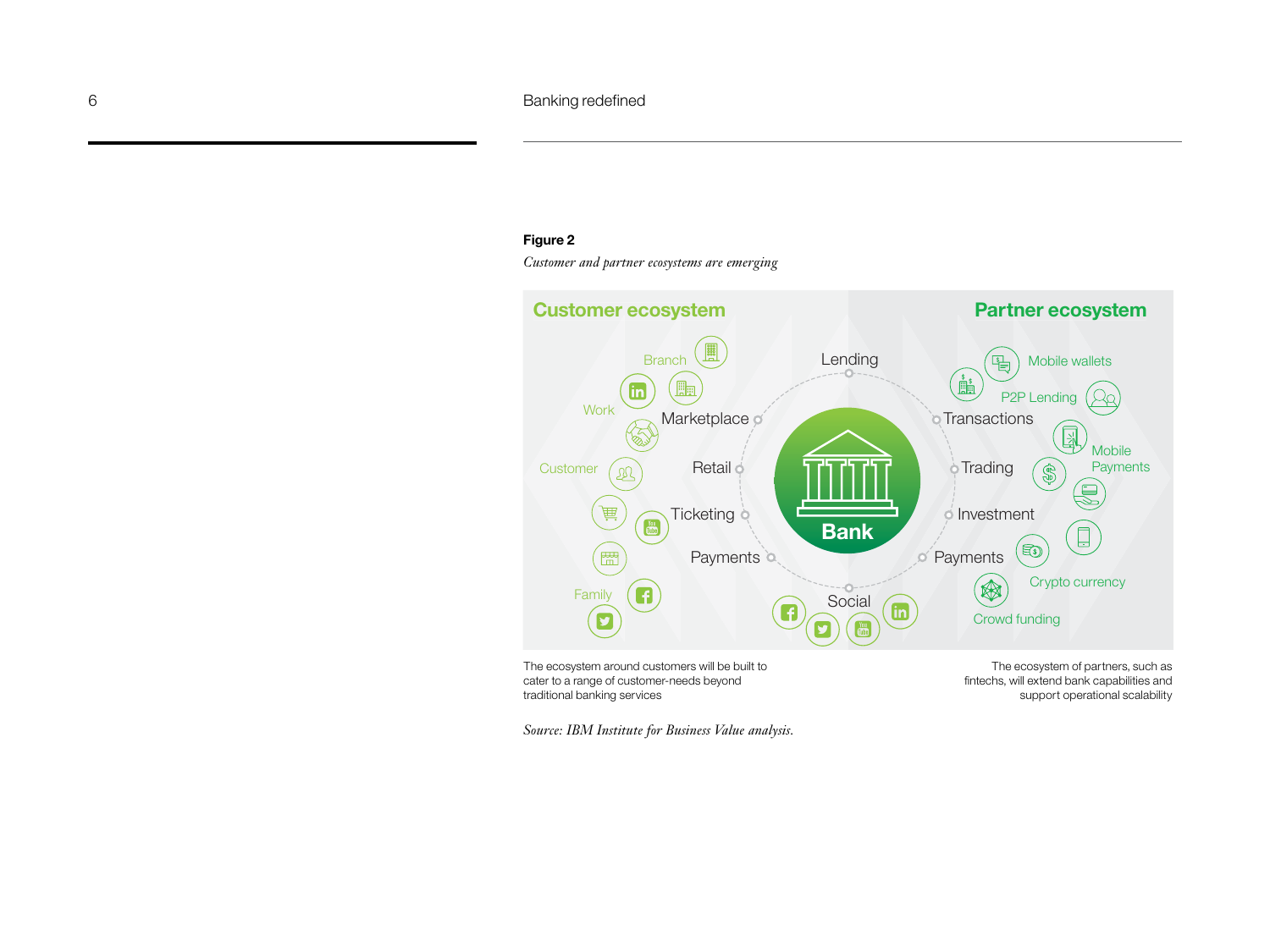Banks have an opportunity to position themselves at the epicenter of evolving ecosystems, overseeing and orchestrating a broad range of best-in-class services for the benefit of their customers. Although technically able to engage individually with a range of service providers, customers of banks able to build powerful ecosystems are more likely to remain loyal, entrusting their banks to manage processes and relationships on their behalf. These banks will be better positioned to offer customers lower costs and a wider range of compelling services and experiences from the innovation occurring within the ecosystem, fintechs and others.12

Banking culture will also evolve and transform. As the incumbent institutions are relieved of the burden of many traditional banking functions, time and resources will be available to focus more intensively on the needs of the customer. Capitalizing on the ecosystem will demand a radically different bank culture, mandating customer centricity as the predominate force within ecosystem-centered banks (see Figure 3).

As progressively fewer services are offered directly by banks, infrastructure costs will fall. Bank business models will evolve with greater focus on pass-through commissions or markups. Banking will be redefined, much as the global hotel industry has reinvented itself from property ownership to specialist services provider.13 Margins are likely to increase, reversing recent trends and repositioning banking once more as a profitable, valuable, yet substantially less capital-intensive industry.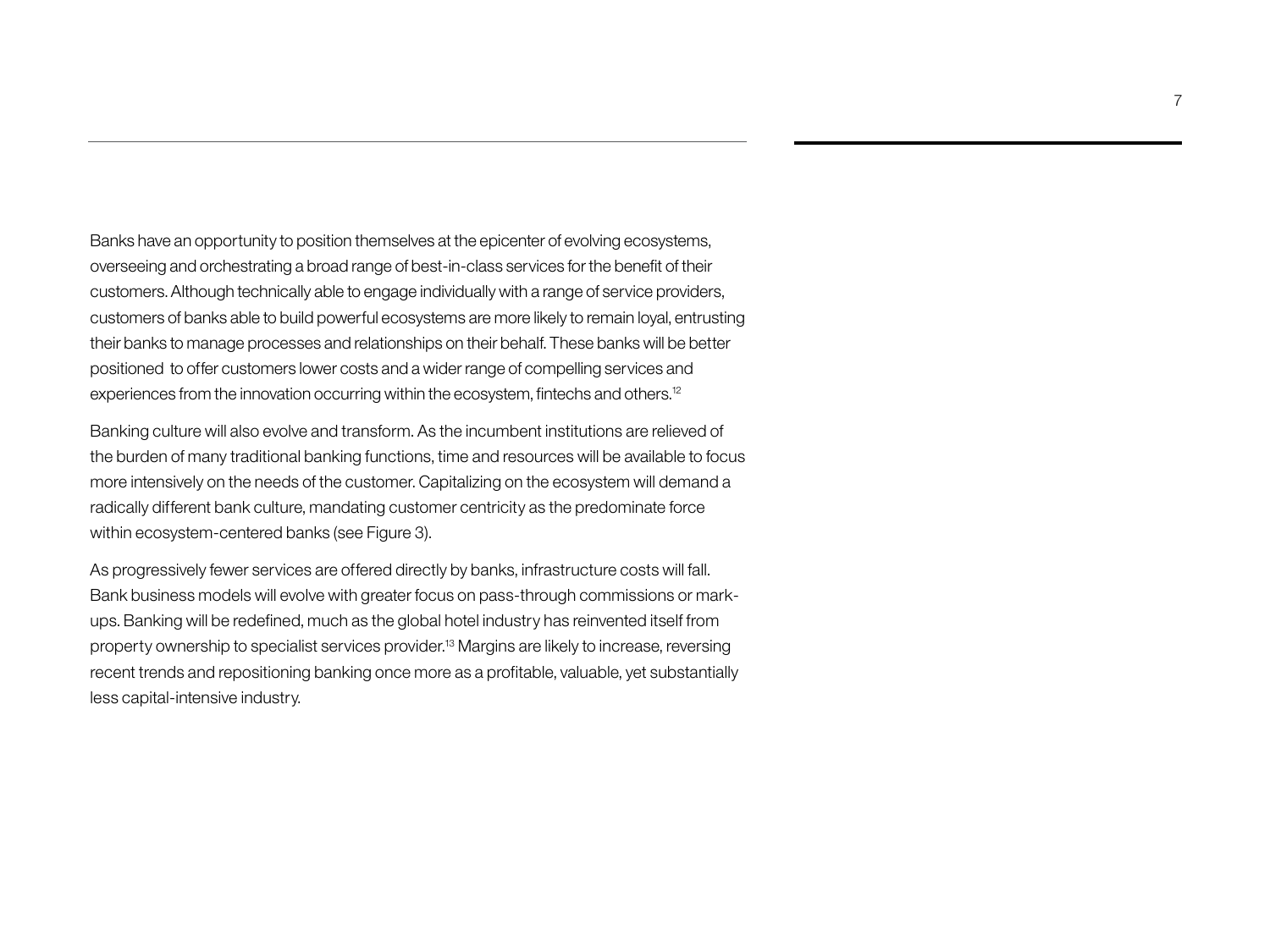#### **Figure 3**

*Banks will become an integral part of customers' everyday lives*



*Source: IBM Institute for Business Value analysis.*

Banks are uniquely placed to be the orchestrator of fintechs and other partners

Banks are also best positioned to continue to manage the relationship with customers

Banks can add value by orchestrating solution providers around the customer

Banks can integrate core capabilities with partner solutions and "own" customer experience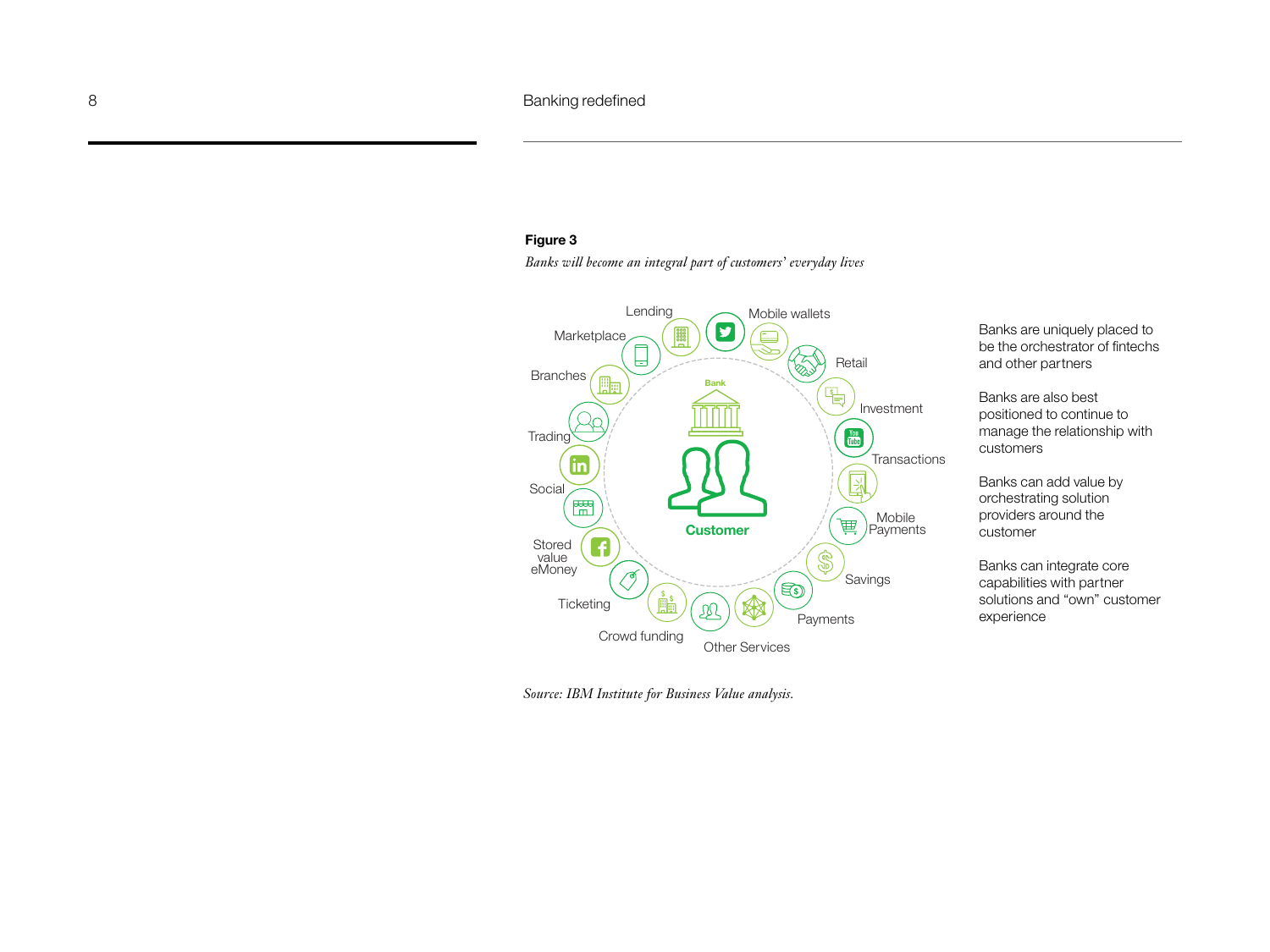## Cluster buster

Some banks have further to travel down the transformation path to prepare for banking ecosystems. To gain insight into banks' readiness for transformation, we conducted a cluster analysis based on data from the more than 1,000 banking executives surveyed. Based on their digital capabilities, three clusters were identified (see Figure 4).14

Doer banks outperform peers in both revenue growth and operating efficiency. And they face fewer barriers to providing compelling and consistent customer experience across the board. Doers are 39 percent more likely to have customers who believe their assets and information are safe, 17 percent better in managing risk compared to non-traditional competitors and 12 percent better at managing risk effectively across all businesses and functions.

#### **Figure 4**

*Three groups emerge among global banking organizations – doers, talkers and blockers*



*Source: IBM Institute for Business Value analysis based on 2015 IBV/EIU global banking survey.*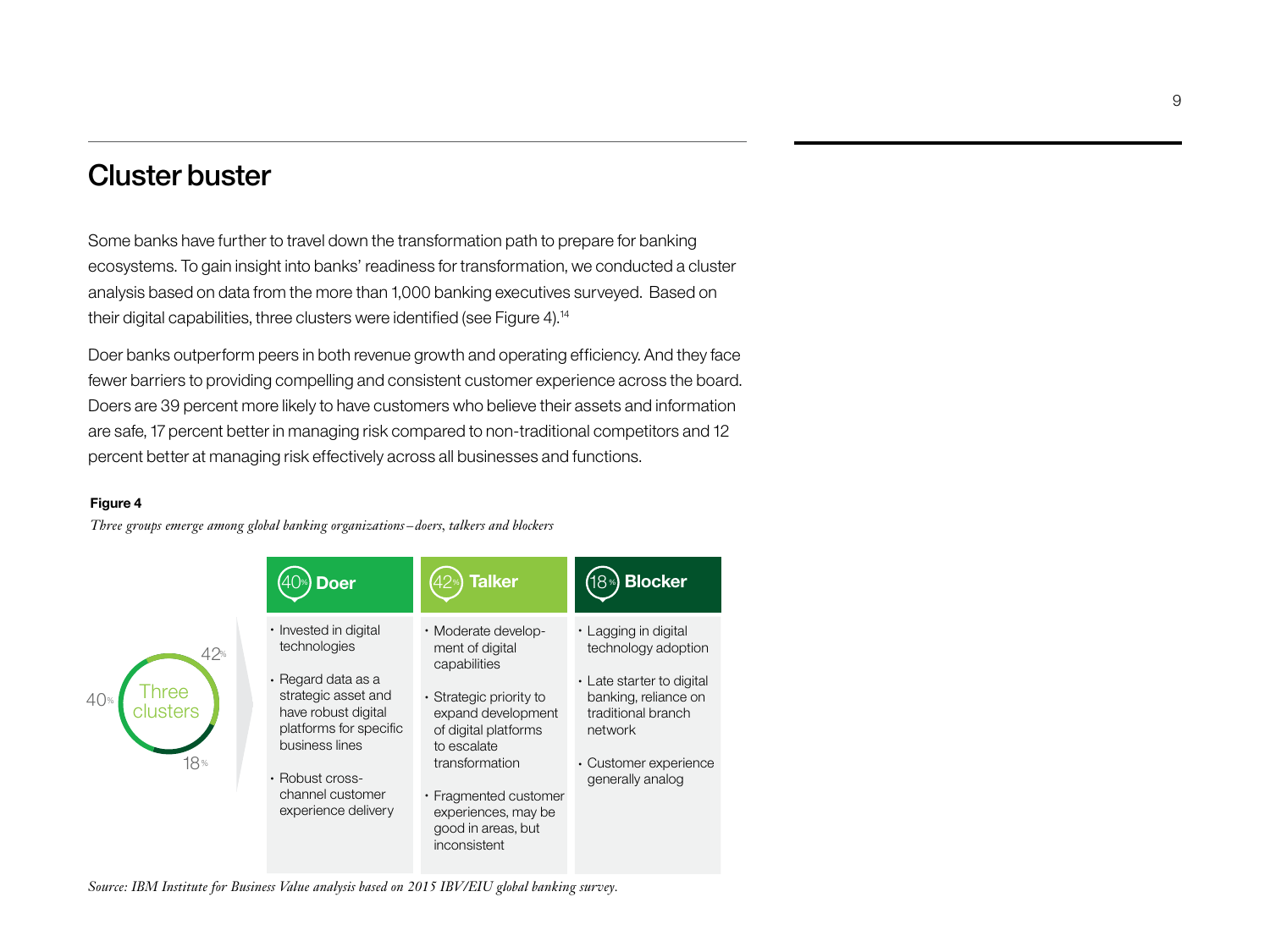## Preparing for orchestration

By embracing five principal capabilities, traditional banks can accelerate the transformation necessary to prepare for ecosystem leadership (see Figure 5).

#### **Partnering and collaboration**

Partnering is foundational to the evolution of banking ecosystems. Indeed, ecosystems are characterized by a set of partnering relationships. And forty-five percent of global banking executives believe that partnerships and alliances improve their banks' competitiveness. By making partnering and collaboration a core business capability across the organization, banks will prepare for a new environment that has partnering and collaboration at the center of every business activity and function.

#### **Figure 5**

*Five principal banking capabilities*



interactions and transform customer relationships enhance and speed up customer interactions

**48% of bankers** say investment in predictive 48% of bankers say social media will help them analytics is a key priority innovate in products and services

*Source: IBM Institute for Business Value analysis based on 2015 IBV/EIU Global Banking Survey data.*

#### **TD Bank embraces partnering and collaboration**

TD Bank Group, one of the largest banks in North America, wanted to compete effectively by becoming a more innovative and social bank. TD Bank pursued a social transformation, making the business more open and promoting collaboration across the enterprise, and by extension to a wider partner and fintech community. TD Bank has achieved substantial success in its collaboration initiatives, with thousands of communities created, comprising well in excess of a million network connections.15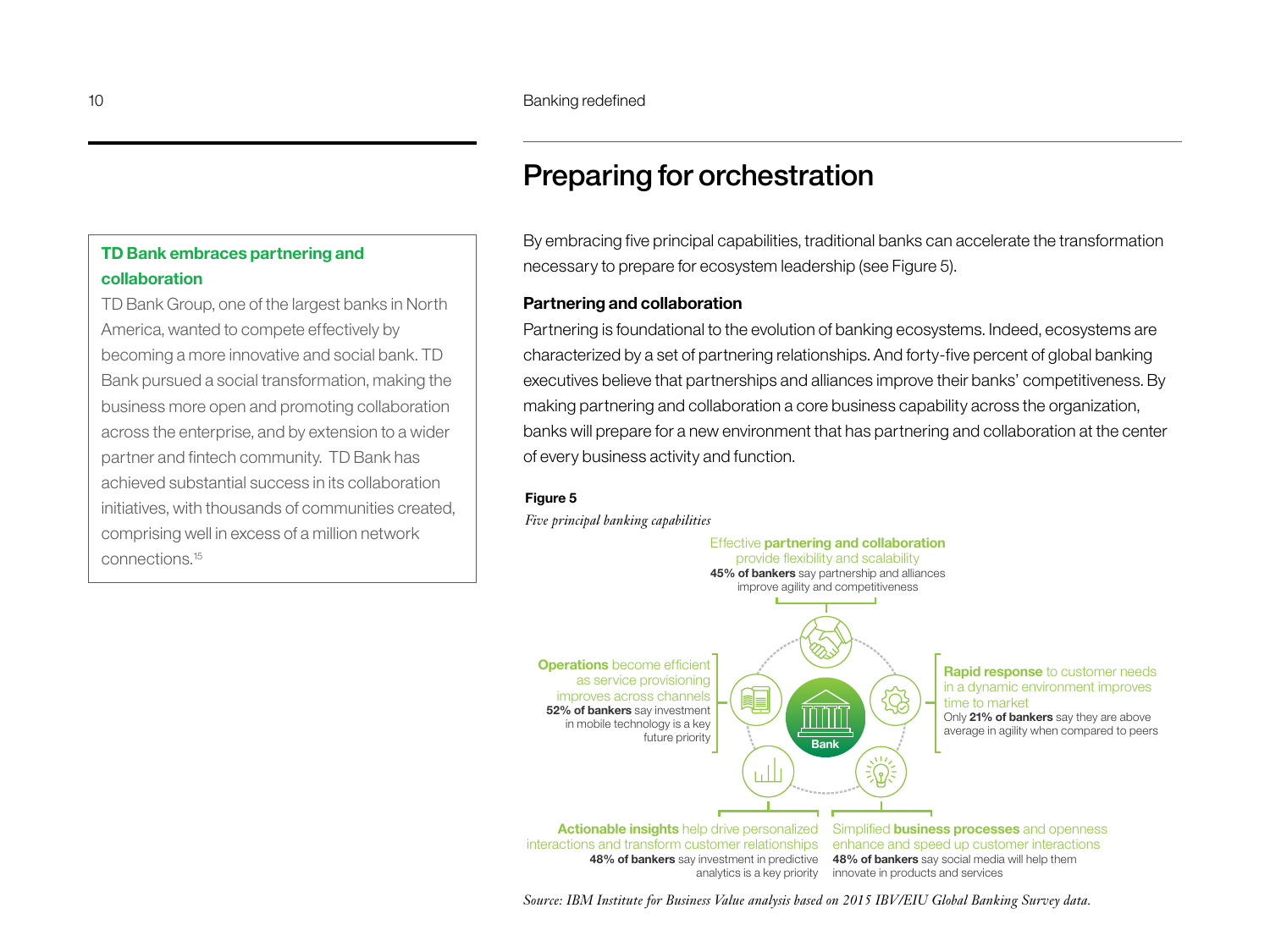#### **Agility**

Agility reflects a bank's ability to adapt rapidly and cost effectively to change. A defining feature of fintechs and other non-bank competition is their ability to be agile. And traditional banks will need to match this agility to collaborate effectively in emerging banking ecosystems. Survey data reveals that only 21 percent of global banking executives believe their organizations possess above-average agility compared to their peers, reflecting a gap between bank capabilities today and those required.

#### **Innovation**

Innovation can be thought of as anything new that adds some type of value to the bank or its customers. Rather than a "nice to have," innovation has become a core business capability. And 48 percent of global banking executives say they believe that social will help accelerate innovation of products and services. Successful organizations tend to be more open and embrace more open forms of innovation, encouraging participation and co-creation from customers and partners alike. Social technologies provide a key means to promote this type of participation and engagement.17

#### **Analytics**

Robust predictive analytics based on big data are necessary for banks to deliver such experiences, and 48 percent of global banking executives indicate investment in predictive analytics is a key priority. Cognitive computing, in particular, will enable banks to deepen and scale workforce capabilities, as well as support the creation of compelling experiences for mass markets that were once only the purview of the very rich. Through its ability to instantly process and contextualize massive amounts of data and information, cognitive will enable a profound transformation of banking processes and relationships.19

#### **ICICI Bank constantly innovates to improve customer experience**

ICICI Bank leads innovation in product offerings by embracing new technology faster than its competition. It leveraged social media to launch bank account offerings through Facebook and created a real-time dashboard to integrate customer complaints from Twitter and Facebook directly into its customer relationship management processes. ICICI pioneered "Cardless Cash Withdrawal" service in 2014. And it continued to achieve double-digit growth despite global financial instability.16

#### **Tangerine Bank creates innovative customer experiences on mobile**

Canadian bank Tangerine specializes in technology-enabled customer experience. With customers becoming used to almost instant gratification on mobile, Tangerine developed its own compressed DevOps approach to expedite development cycles and launch mobile innovations faster and responsively to consumer preferences. Tangerine was able to shorten development cycles from six weeks to two and reorient development provisioning from days to minutes.18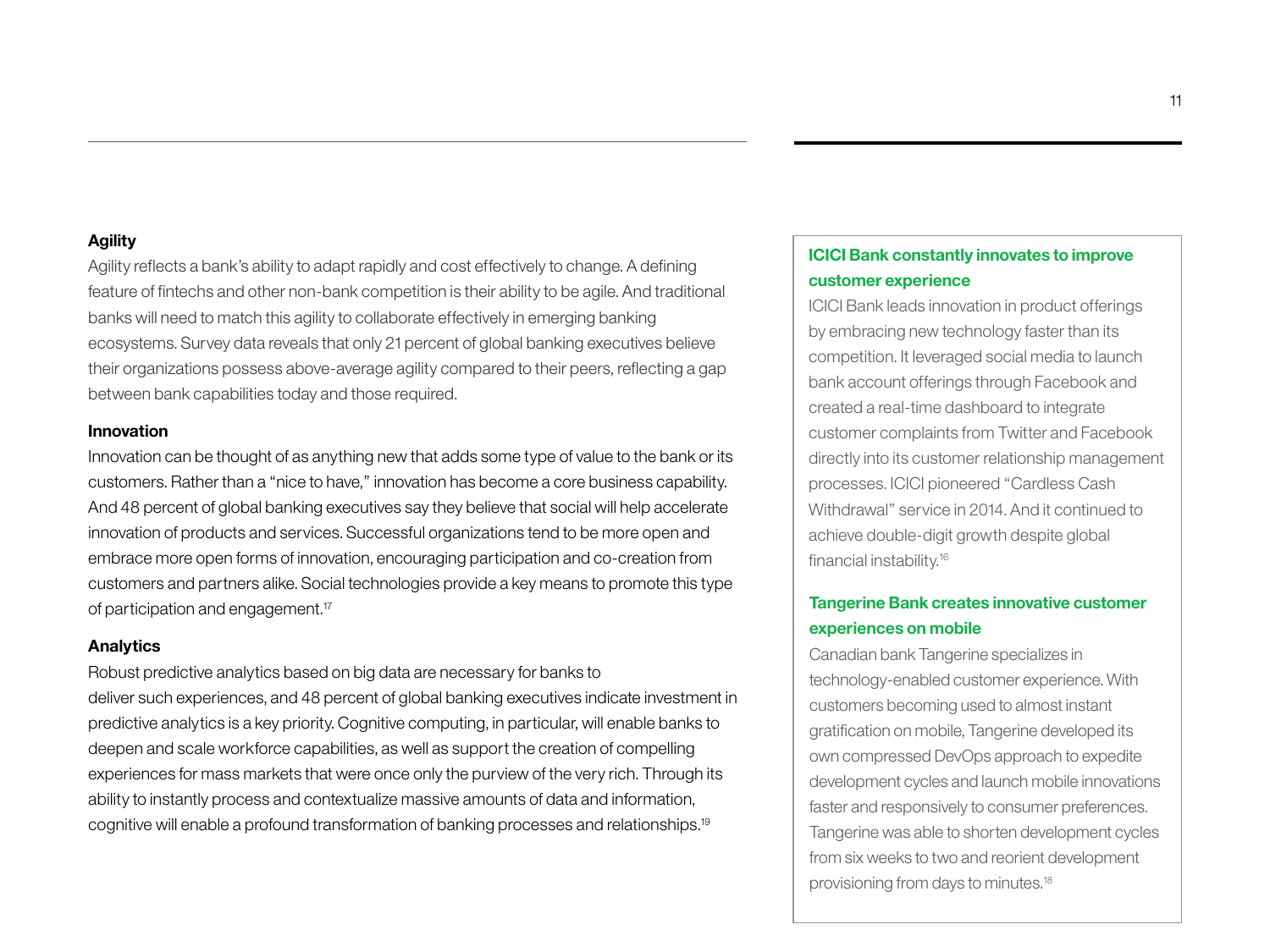#### **BBVA uses analytics to better understand customer needs**

When BBVA, a global financial group, deployed a solution in Spain to analyze social-media data, it knew the information could be useful across the company for a variety of purposes. Insights obtained are now distributed among the various business departments, enabling a holistic view across all areas of the company's business. They are used not only to better understand customer needs, but also to devise appropriate solutions and support campaigns.<sup>20</sup>

#### **Nationwide continues to invest in digital banking**

Nationwide, among the largest building societies in the world, began a major IT transformation project in 2008, developing digital services to meet customer expectations and equipping itself to survive in a rapidly evolving digital society. Nationwide now has over 2 million active users of its digital services, with over half of daily logins executed via the Nationwide mobile banking app.<sup>21</sup>

#### **Digitization**

Digitization is an essential precondition for the next-generation bank. And 52 percent of global banking executives say that investment in mobile technologies is a key priority. Manual processes will be a thing of the past. Successful banks will not only become digitally integrated, but also open to flexibly connect and interact with partner organizations across ecosystems.

Redefining traditional banking organizations will be essential to bring about enterprise-wide digitization. End-to-end re-engineering of the key business processes, as well as of systems of insight and record in order to support implementation of a holistic digital strategy, will be required to enable successful banks to compete with born-in-the cloud digital companies. Regular, consistent and proactive assessment, monitoring and reporting of digital implementation progress across the banking organization will distinguish leaders from the pack.

In addition, banks will need to enhance risk management, compliance and security capabilities. Enterprise risk management is already a key concern of banking executives, and it will only grow more important in the future.<sup>22</sup> New ways of monitoring, evaluating and remediating security threats and risk should be pursued with the assistance of best-in-class partners who will inevitably become key participants in evolving banking ecosystems.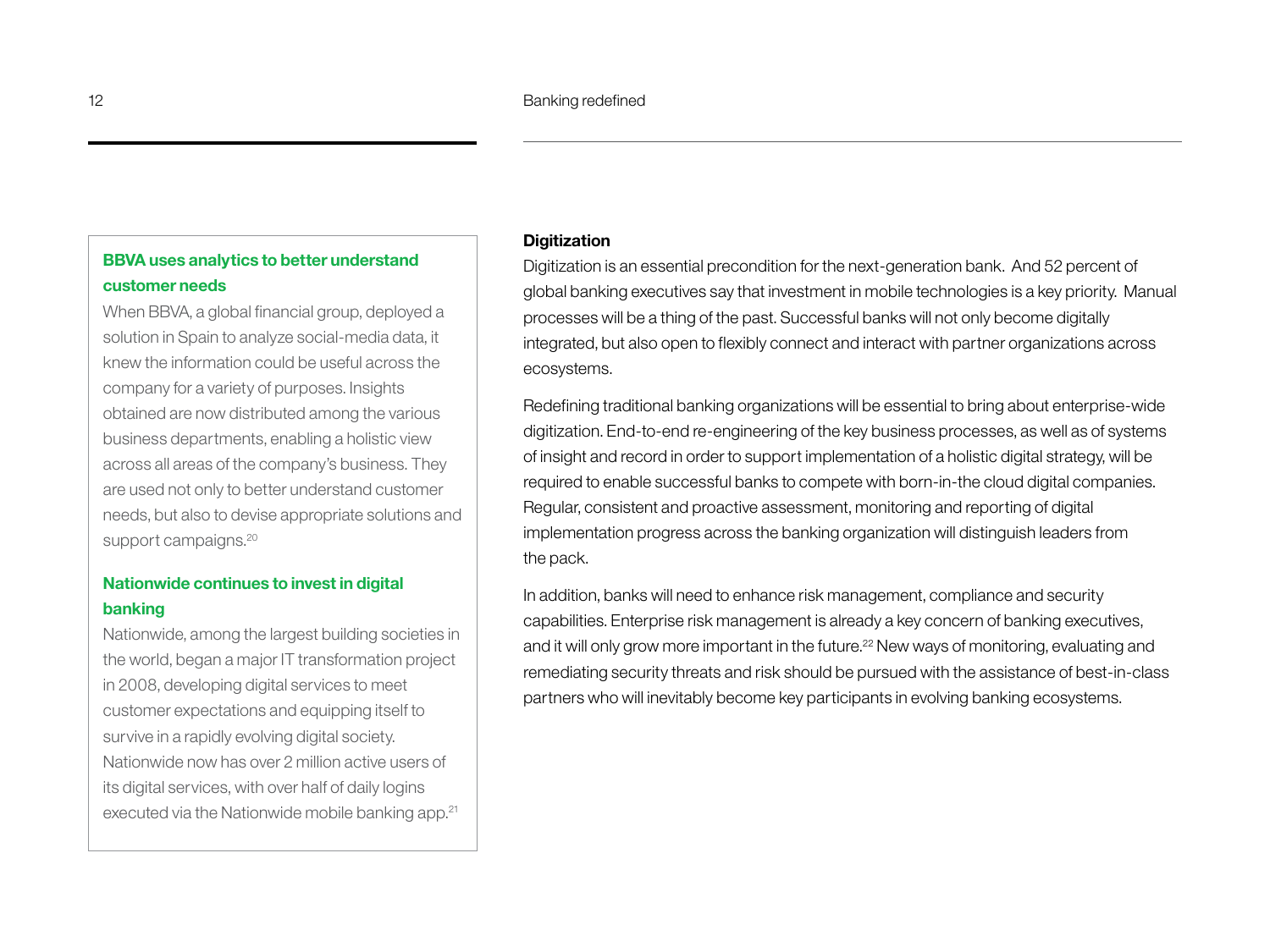## Implications and recommendations

Banking executives and employees alike will need to recognize that transformation will be a permanent condition. There is no end state. The bar will always be rising, goal posts shifting, innovation deepening and partnerships evolving. Change will be the only constant, and those that cannot adapt quickly enough will face marginalization and decline. To embrace change, bankers focus on four key areas of their organization.

#### **Strategy – Catching the wave**

Strategy will need to recognize the permanence of change. Traditional banks will refocus on their customer relationships. These relationships will become banks' single-most-important asset, and they will need to be more intimate, nurtured and protected. Banks will need to prepare to cede many traditional core functions to partner organizations, while maintaining clear values and brand, and promoting organizational stability and security.

#### **People – Reskilling for success**

Banks will need to act decisively to future-proof their employees. In an age of ecosystems, banks will be less about transactions processing and more about relationship management and engagement – with customers, partners and stakeholders alike. Different capabilities will be required – collaboration, innovation and entrepreneurialism, among others. Reskilling will be necessary, as will selective recruitment of a new, different breed of banker.

#### **Process, organization and culture – Open for business**

Banks will need to change their internal culture so that they can embrace far-reaching implications of becoming central to emerging ecosystems. As an ecosystem orchestrator, banks will collaborate seamlessly with partner organizations, customers and others. Security, compliance and control will need to be balanced against an imperative of experimentation and collaboration with an ever-changing array of prospective collaborators. Organizational structures will become porous, and banks will build cultures of common understanding to encourage desirable behavior on the part of both bank employees and partner organizations.



*Four key areas of change*



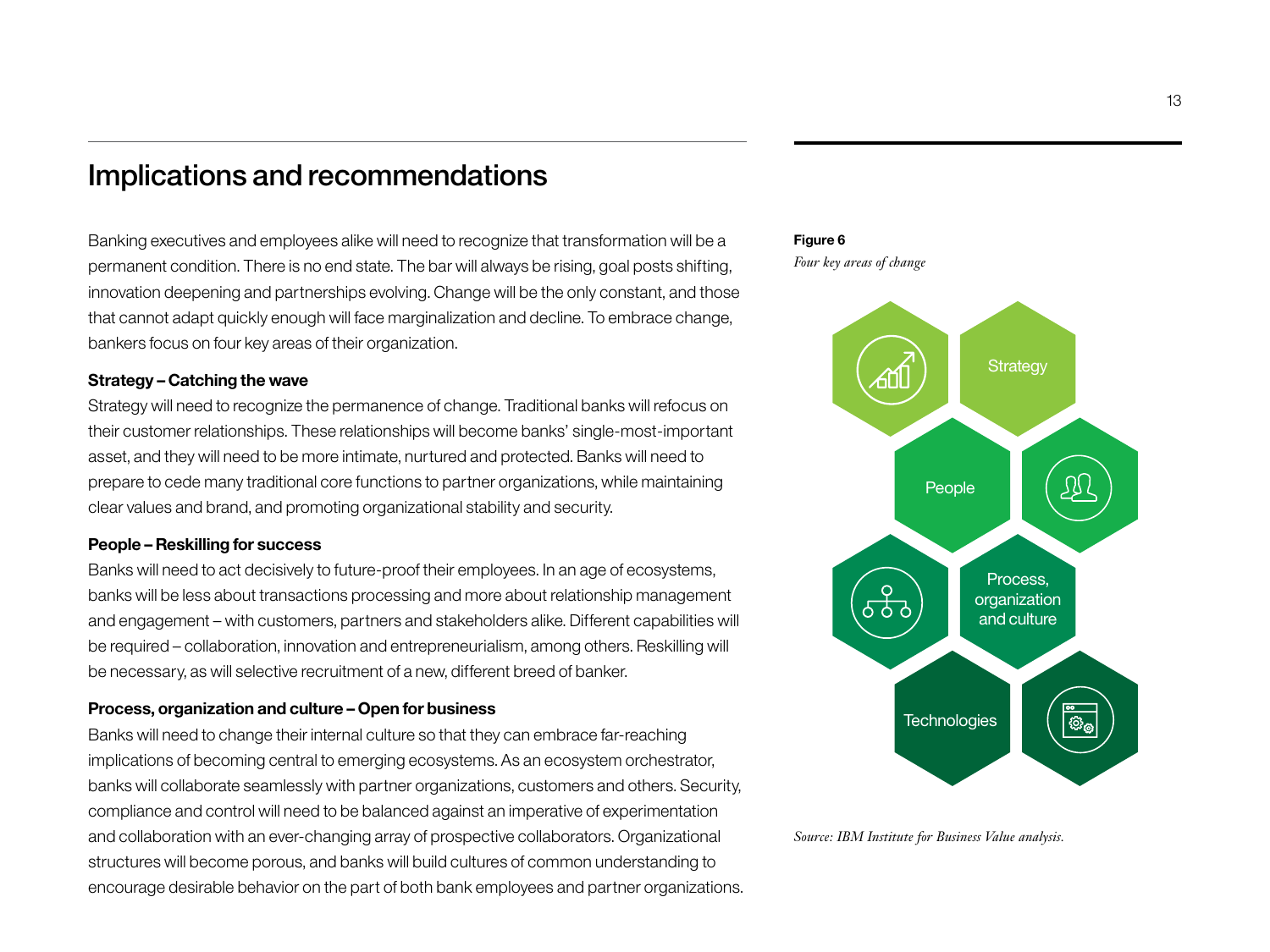#### **Technology – Best-in-class**

Application programming interfaces (APIs), connectivity and coordination characterize banking ecosystems. Bank technology will become the model for extreme agility of an otherwise highly regulated industry. Initial investments to transform and re-architect proprietary systems will morph into a substantially lower capital environment in which the bank IT function will interact deeply with partners as it manages extended, diverse networks.

#### **Conclusion**

Banking is, indeed, at a critical moment. Traditional conceptions of what a bank does and how it does it will change fundamentally and permanently. The most successful banks of tomorrow will orchestrate broad portfolios of partners to deliver compelling banking experiences and services to their customers. Innovations from one organization will be shared across ecosystems quickly and efficiently in a virtuous cycle in which everyone is better off: bankers, partners, customers and other stakeholders. Leaders of the future are already transforming today, equipping their organizations and people with new skills, cultures, technology and processes. These leaders, rather than being oblivious or afraid of disruption, are positioning themselves at the epicenter of what promises to be the most dramatic evolution in banking the world has ever seen.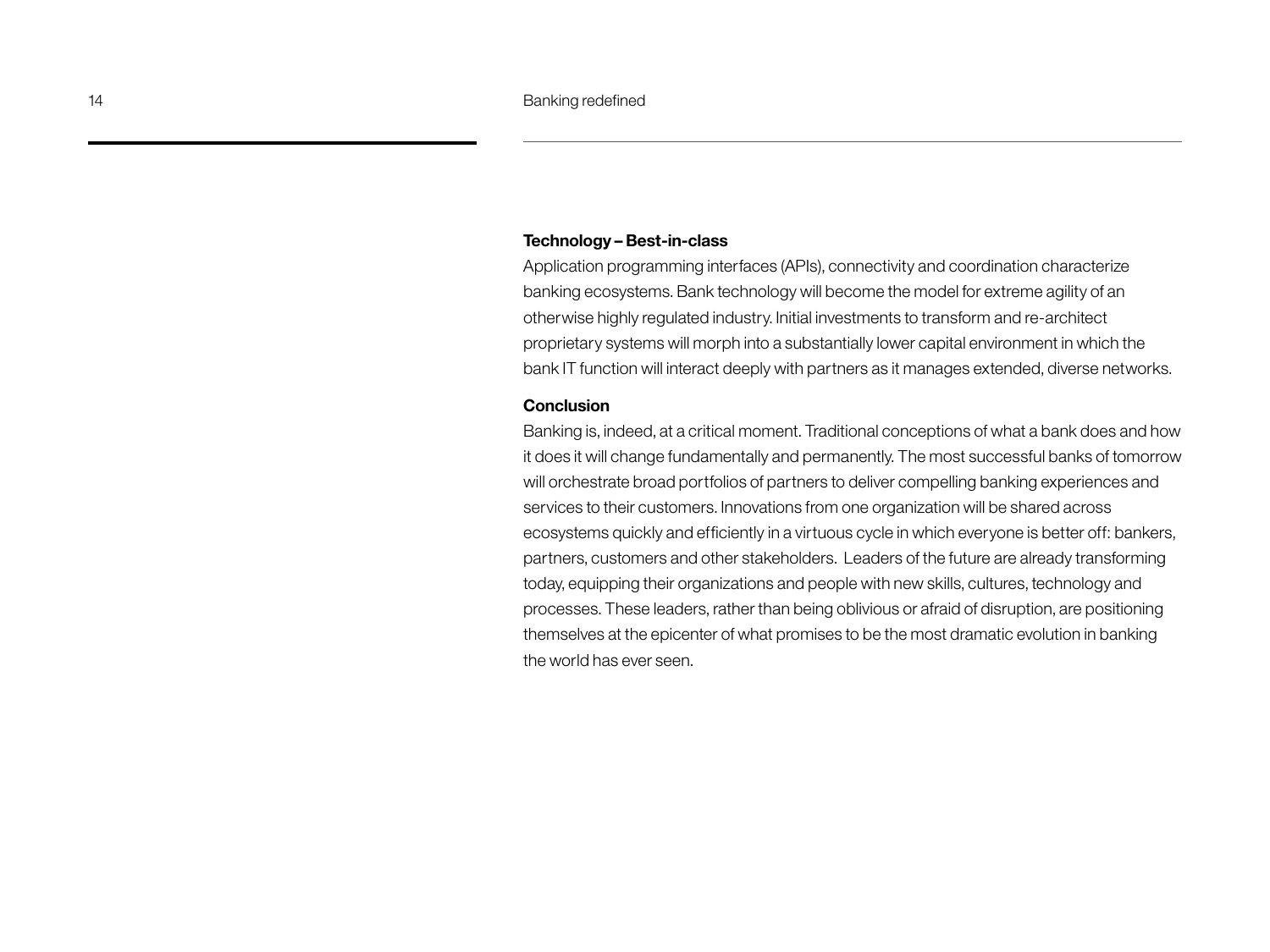## Key questions

- In what ways will your bank disrupt or be disrupted?
- How will you deliver adaptive personalized experiences for your customers and stakeholders?
- How will you pursue agility to accelerate your transformation?
- How does your bank plan to optimize decisions with insights from across the bank and ecosystem?
- What steps are you taking to reinvent processes to engage and participate in emerging banking ecosystems?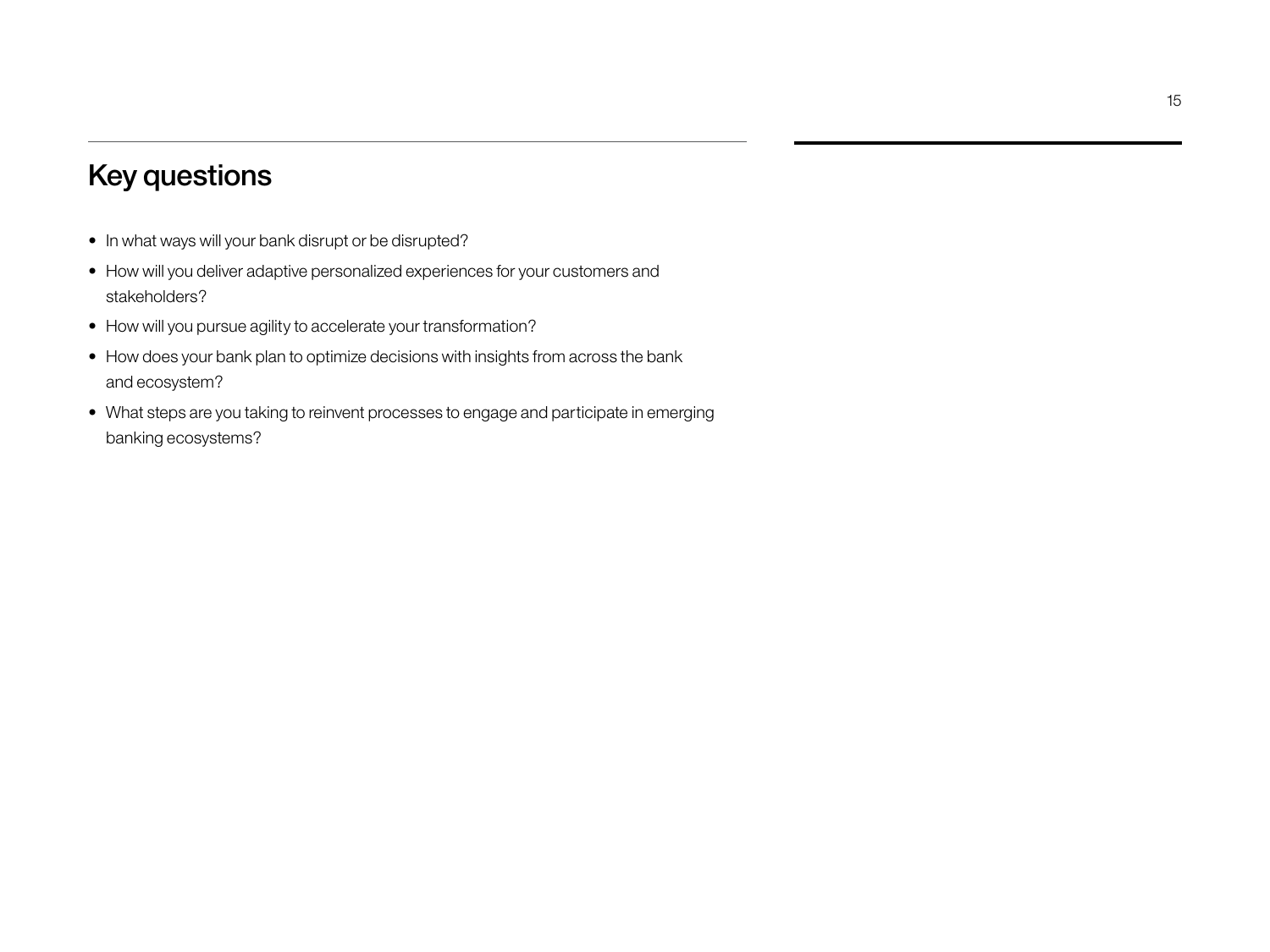#### **Methodology**

Our banking executive and banking customer surveys were conducted in 2015. Our banking executive survey of 1,060 retail banking, commercial banking, wholesale banking, investment banking, private banking and wealth management executives was conducted in 38 countries by the Economist Intelligence Unit. Our survey of 1,600 banking customers was conducted in the United States, Germany, United Kingdom, Singapore and China by Ketchum.

#### **About the authors**

Jim Brill is Director, Global Industry Marketing and Communications for IBM. He is currently responsible for marketing and field enablement, targeting the financial services sector. Jim joined IBM in 1999 to startup the New York Center for e-business Innovation, which has evolved into IBMiX, the largest digital agency in the world. He has more than 20 years' experience in collaborating with some of the world's most recognizable brands in technology, media, retail and financial services. He can be reached via Twitter @jimbrill and [jim.brill@](mailto:jim.brill@us.ibm.com) [us.ibm.com](mailto:jim.brill@us.ibm.com).

Nicholas Drury is the Global Banking and Financial Markets Leader for the IBM Institute for Business Value. Nick has over 20 years' practitioner experience with blue-chip names in international banking and financial markets over three continents. His recent consulting portfolio of clients include leading global banking groups and major financial services players in Asia-Pacific undergoing deep transformation journeys. Nick can be reached at nickd@ sg.ibm.com.

Anthony Lipp is the Global Strategy Leader for Banking & Financial Markets at IBM, where he leads the development and execution of IBM's strategy for its business serving banking and financial markets clients worldwide. He has had global responsibility for IBM's business strategy consulting practice. He has more than 20 years of diverse industry and consulting experience serving top management on major strategy, organization and enterprise transformation initiatives in the banking, capital markets and insurance industries. Before IBM, he served as Consultant, Engagement Manager, Partner and Practice Leader roles with McKinsey & Co. and PwC in New York and London. Anthony can be reached at anthony.lipp@ us.ibm.com.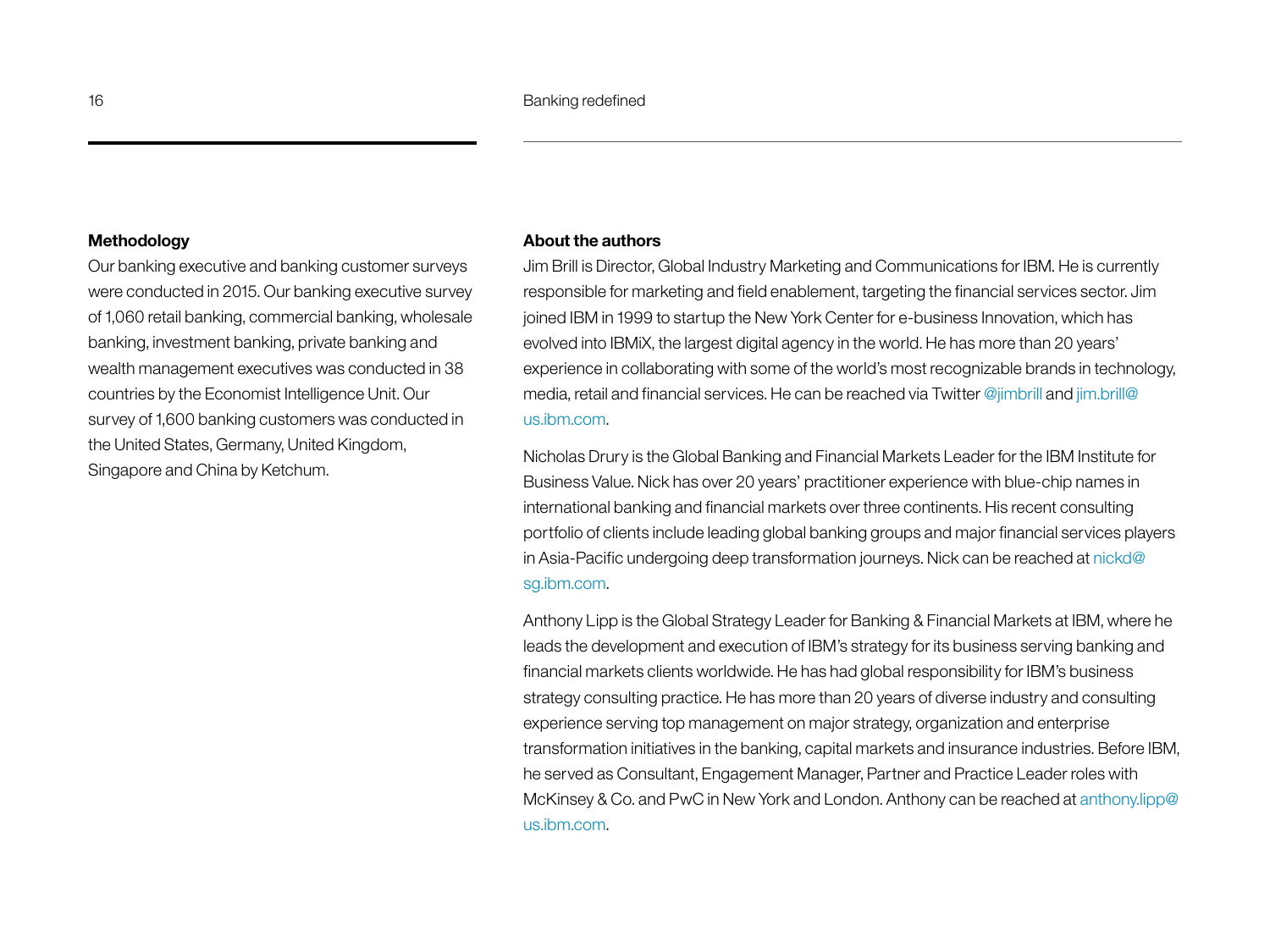Anthony Marshall is Research Director and Strategy Leader in the IBM Institute for Business Value. Previously, Anthony led numerous projects in IBM's Strategy and Innovation Financial Services Practice, focusing on business strategy and innovation. Anthony has consulted extensively with U.S. and global banks, working with numerous top-tier organizations in innovation management, digital strategy, transformation and organizational culture. He has also worked in regulation economics, privatization and M&A. Anthony has more than 20 years of consulting, research and analytical experience. He can be reached at anthony2@us.ibm.com.

Likhit Wagle is Partner and Global Industry Leader for Banking and Financial Markets within IBM's Global Business Services. Previously, Likhit led IBM's Banking and Financial Markets team in North East Europe and the M&A practice at PwC, having extensive corporate finance experience. Under Likhit's leadership, IBM have developed a market-leading position in solutions that support the transformation of core banking and multi-channel processes and systems. He can be reached at Likhit.Wagle@uk.ibm.com.

The authors would like to thank Holli Haswell, Surendra Ramaiah, Namit Agrawal, Rajrohit Teer, Hebattallah Nashaat, Carl Nordman, Stephen Ballou, Kathleen Martin, Jim Phillips, Kristin Biron and Eric Lesser.

#### **For more information**

To learn more about this IBM Institute for Business Value study, please contact us at iibv@us.ibm.com. Follow @IBMIBV on Twitter and for a full catalog of our research or to subscribe to our monthly newsletter, visit: ibm.com/iibv

Access IBM Institute for Business Value executive reports on your phone or tablet by downloading the free "IBM IBV" app for iOS or Android from your app store.

#### **The right partner for a changing world**

At IBM, we collaborate with our clients, bringing together business insight, advanced research and technology to give them a distinct advantage in today's rapidly changing environment.

#### **IBM Institute for Business Value**

The IBM Institute for Business Value, part of IBM Global Business Services, develops fact-based strategic insights for senior business executives around critical public and private sector issues.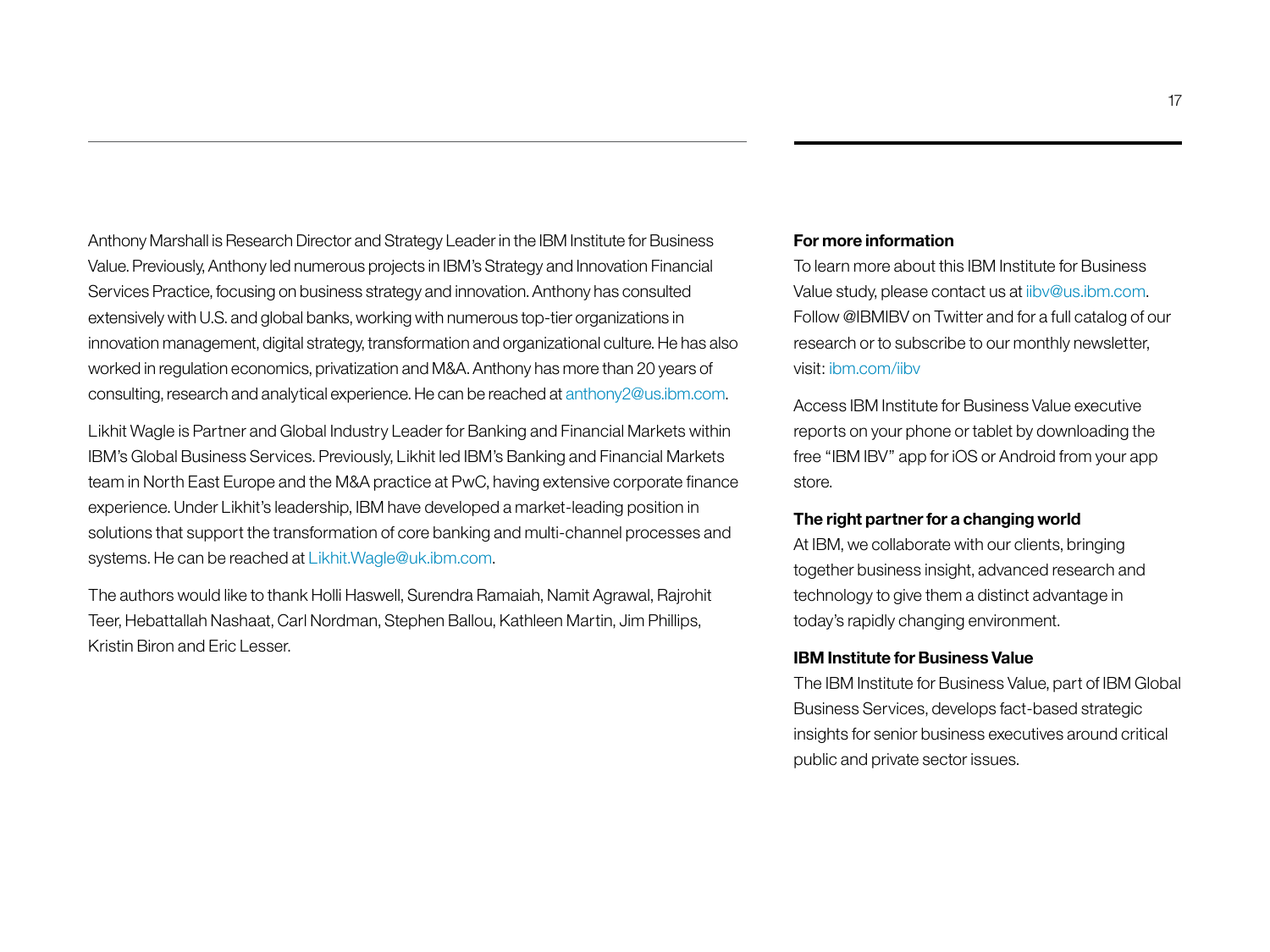#### **Notes and sources**

- 1 IBM Institute for Business Value based on S&P Capital IQ, McGraw Hill Financial data of top 500 global banks ranked by total assets, 2006-2014.
- 2 IBM Institute for Business Value survey, in collaboration with Ketchum, of 1,600 banking customers.
- 3 Ibid.
- 4 Ibid.
- 5 Survey comprised 1,600 banking and wealth- management consumers across five countries. Four hundred banking customers surveyed in USA, and 300 in each of German, United Kingdom, China and Singapore.
- 6 "M-PESA: Mobile Payments, Improved Lives for Kenyans." World Bank Research. May,2010. http://econ.worldbank.org/WBSITE/EXTERNAL/EXTDEC/ EXTRESEARCH/0,,contentMDK:22594763 ~pagePK:64165401 ~piPK:64165026 ~theSitePK:469382,00.html; "PayPal Enters a Brave New World of Money Disruption." *Wall Street Journal*. June20, 2015. [http://blogs.wsj.com/moneybeat/2015/07/20/paypal-enters-a-brave-new](http://blogs.wsj.com/moneybeat/2015/07/20/paypal-enters-a-brave-new-world-of-money-disruption/)[world-of-money-disruption/](http://blogs.wsj.com/moneybeat/2015/07/20/paypal-enters-a-brave-new-world-of-money-disruption/) h[http://econ.worldbank.org/external/default/n?theSitePK](http://econ.worldbank.org/external/default/main?theSitePK=469382&contentMDK=22594763&menuPK=476752&pagePK=64165401&piPK=64165026) [=469382&contentMDK=22594763&menuPK=476752&pagePK=64165401&piPK](http://econ.worldbank.org/external/default/main?theSitePK=469382&contentMDK=22594763&menuPK=476752&pagePK=64165401&piPK=64165026) [=6416526](http://econ.worldbank.org/external/default/main?theSitePK=469382&contentMDK=22594763&menuPK=476752&pagePK=64165401&piPK=64165026)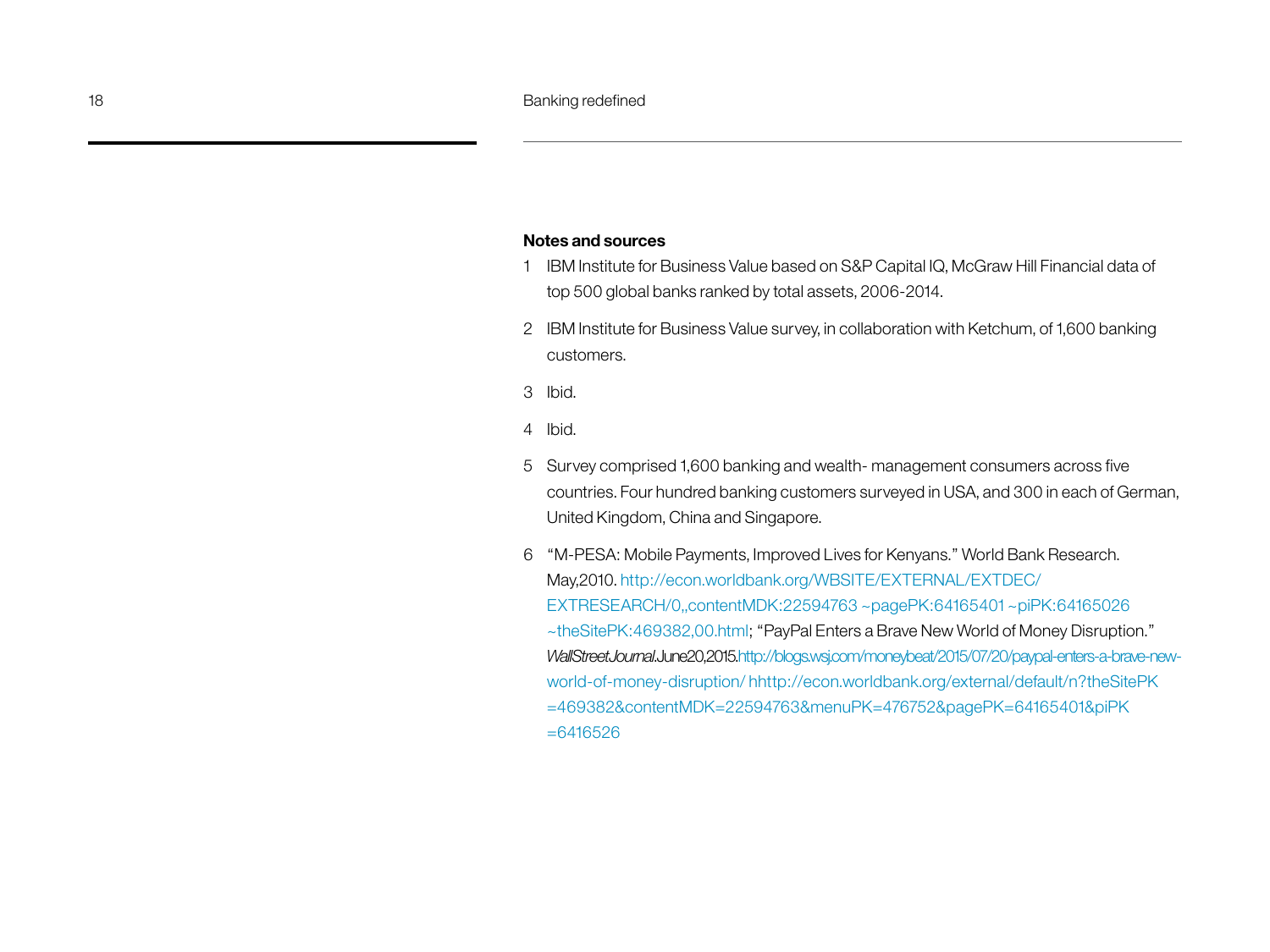- 7 "Easy Banking: The Simple Strategy." The Financial Brand. January7, 2013. [http://](http://thefinancialbrand.com/26881/simple-easy-banking-strategy-jm/) [thefinancialbrand.com/26881/simple-easy-banking-strategy-jm/](http://thefinancialbrand.com/26881/simple-easy-banking-strategy-jm/); "Technology you can bank on- Lessons a bank based on social media and Web 2.0 can teach the broader financial services industry." ComputerWeekly. [http://www.computerweekly.com/feature/](http://www.computerweekly.com/feature/Technology-you-can-bank-on) [Technology-you-can-bank-on](http://www.computerweekly.com/feature/Technology-you-can-bank-on); "SmartyPig creates online savings plan to reach a goal." *USA Today.* July 26, 2012. [http://usatoday30.usatoday.com/money/economy/story/2012-](http://usatoday30.usatoday.com/money/economy/story/2012-07-22/smartypig-social-money-michael-ferrari-jon-gaskell/56369606/1) [07-22/smartypig-social-money-michael-ferrari-jon-gaskell/56369606/1](http://usatoday30.usatoday.com/money/economy/story/2012-07-22/smartypig-social-money-michael-ferrari-jon-gaskell/56369606/1)
- 8 "Investors bank on Lending Club success." *Financial Times*. December 14,2014. http:// www.ft.com/intl/cms/s/0/0f0f0430-8173-11e4-a493-00144feabdc0.html#slide0; Currency Cloud Lets Firms Embed Cross-Border In Their Business." *Forbes*. February 4, 2015. [http://www.forbes.com/sites/tomgroenfeldt/2015/02/03/](http://www.forbes.com/sites/tomgroenfeldt/2015/02/03/currency-cloud-lets-firms-embed-cross-border-in-their-business/) [currency-cloud-lets-firms-embed-cross-border-in-their-business/](http://www.forbes.com/sites/tomgroenfeldt/2015/02/03/currency-cloud-lets-firms-embed-cross-border-in-their-business/)
- 9 Philippe Gelis. "The Rise of Fintech in Finance." [http://cdn2.hubspot.net/hub/310641/](http://cdn2.hubspot.net/hub/310641/file-1445626583-pdf/Rise_of_Fintech_in_Finance/Fintech_DEF.pdf?t=1413451665739) [file-1445626583-pdf/Rise\\_of\\_Fintech\\_in\\_Finance/Fintech\\_DEF.pdf?t=1413451665739](http://cdn2.hubspot.net/hub/310641/file-1445626583-pdf/Rise_of_Fintech_in_Finance/Fintech_DEF.pdf?t=1413451665739)
- 10 "The Six-Minute Loan: How Kabbage Is Upending Small Business Lending And Building A Very Big Business."*Forbes*. May 6, 2015. [http://www.forbes.com/sites/](http://www.forbes.com/sites/darrendahl/2015/05/06/the-six-minute-loan-how-kabbage-is-upending-small-business-lending-and-building-a-very-big-business/) [darrendahl/2015/05/06/the-six-minute-loan-how-kabbage-is-upending-small-business](http://www.forbes.com/sites/darrendahl/2015/05/06/the-six-minute-loan-how-kabbage-is-upending-small-business-lending-and-building-a-very-big-business/)[lending-and-building-a-very-big-business/;](http://www.forbes.com/sites/darrendahl/2015/05/06/the-six-minute-loan-how-kabbage-is-upending-small-business-lending-and-building-a-very-big-business/) Andrew Ling. "Wealthfront - Bringing personal investing into the digital era." Open Forum, Harvard Business School. February7, 2015. [https://openforum.hbs.org/challenge/understand-digital-transformation-of](https://openforum.hbs.org/challenge/understand-digital-transformation-of-business/why-digital/wealthfront-bringing-personal-investing-into-the-digital-era)[business/why-digital/wealthfront-bringing-personal-investing-into-the-digital-era;](https://openforum.hbs.org/challenge/understand-digital-transformation-of-business/why-digital/wealthfront-bringing-personal-investing-into-the-digital-era) Conner Forrest, Square offers cash advances to businesses through Square Capital, TechRepublic, February 26, 2015, http://www.techrepublic.com/article/ square-offers-cash-advances-to-businesses-through-square-capital/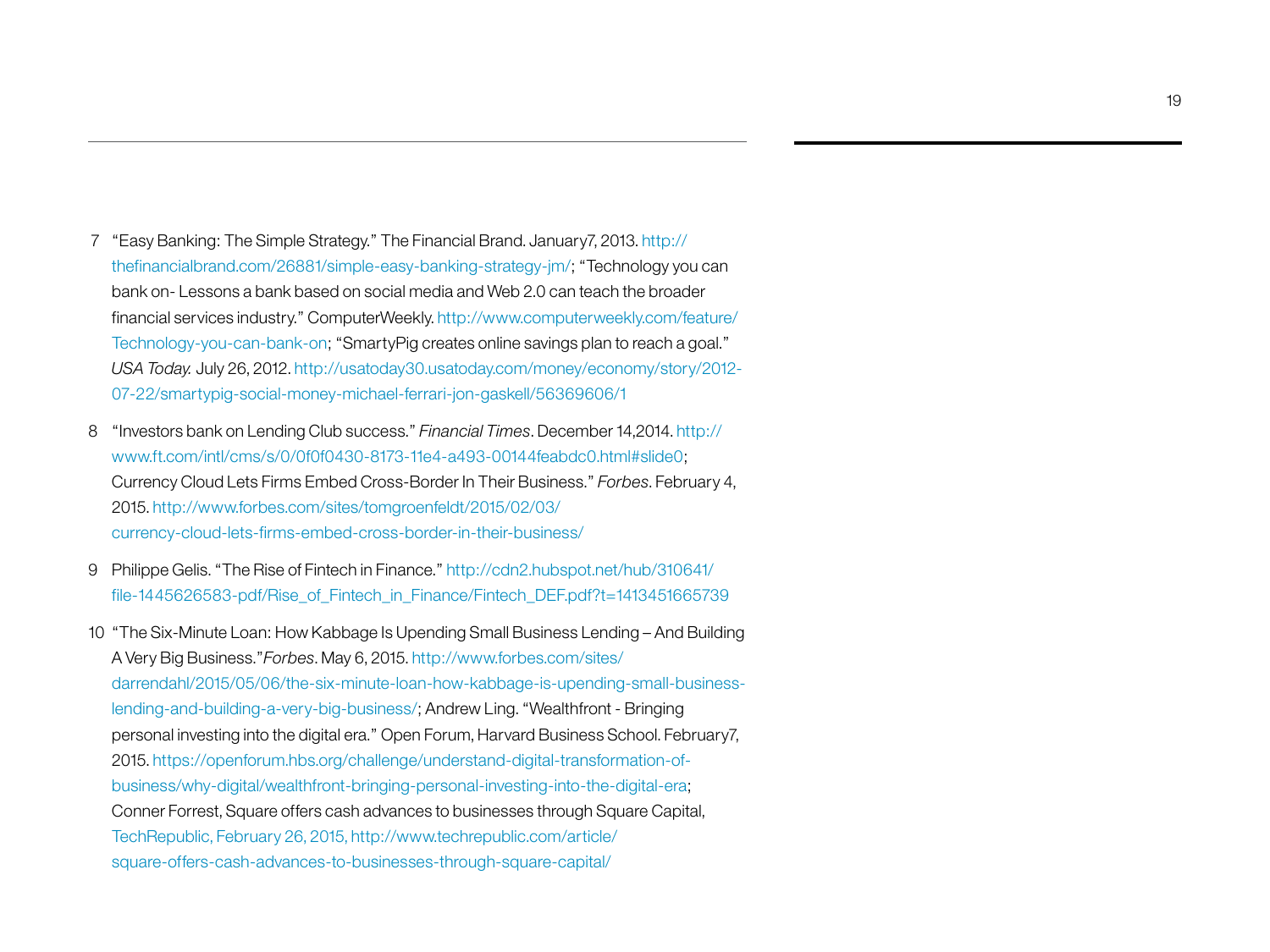- 11 Henk Broeders; Somesh Khanna. "Strategic choices for banks in the digital age." Mckinsey&Co. January 2015. [http://www.mckinsey.com/insights/financial\\_services/](http://www.mckinsey.com/insights/financial_services/strategic_choices_for_banks_in_the_digital_age) [strategic\\_choices\\_for\\_banks\\_in\\_the\\_digital\\_age](http://www.mckinsey.com/insights/financial_services/strategic_choices_for_banks_in_the_digital_age)
- 12 "TNS Current Account Switching Index December 2014." TNS Global, UK. http://www. tnsglobal.com/sites/default/files/Switching%20index\_December14\_0.pdf
- 13 "Life is suite." *The Economist*. August8, 2015. [http://www.economist.com/news/](http://www.economist.com/news/business/21660530-hotel-chains-are-thriving-now-thanks-innovation-and-bit-luck-life-suite?zid=293&ah=e50f636873b42369614615ba3c16df4a) [business/21660530-hotel-chains-are-thriving-now-thanks-innovation-and-bit-luck-life](http://www.economist.com/news/business/21660530-hotel-chains-are-thriving-now-thanks-innovation-and-bit-luck-life-suite?zid=293&ah=e50f636873b42369614615ba3c16df4a)[suite?zid=293&ah=e50f636873b42369614615ba3c16df4a](http://www.economist.com/news/business/21660530-hotel-chains-are-thriving-now-thanks-innovation-and-bit-luck-life-suite?zid=293&ah=e50f636873b42369614615ba3c16df4a)
- 14 Cluster analysis was done on the responses by 1,048 executives interviewed for the IBM-IBV Next generation banking study (n=1060). (The excluded responses are those that answered the option 'N/A' or skipped the questions) Cluster analysis is a statistical classification technique that groups data or objects (events, people, things, etc.) in such a way that items in the same group (called a cluster) are more similar (in some sense or another) to each other than to those in other groups (clusters).
- 15 "Ranking the Biggest U.S. Banks: A New (Old) Entrant in Top 5." *The Wall Street Journal*. December, 2014. [http://blogs.wsj.com/moneybeat/2014/12/10/ranking-the-biggest-u-s](http://blogs.wsj.com/moneybeat/2014/12/10/ranking-the-biggest-u-s-banks-a-new-old-entrant-in-top-5/)[banks-a-new-old-entrant-in-top-5/](http://blogs.wsj.com/moneybeat/2014/12/10/ranking-the-biggest-u-s-banks-a-new-old-entrant-in-top-5/); "http://blogs.w gains cohesion with social business software."; IBM case study. [http://www-03.ibm.com/software/businesscasestudies/us/](http://www-03.ibm.com/software/businesscasestudies/us/en/corp?synkey=V802665K07918J67) [en/corp?synkey=V802665K07918J67](http://www-03.ibm.com/software/businesscasestudies/us/en/corp?synkey=V802665K07918J67)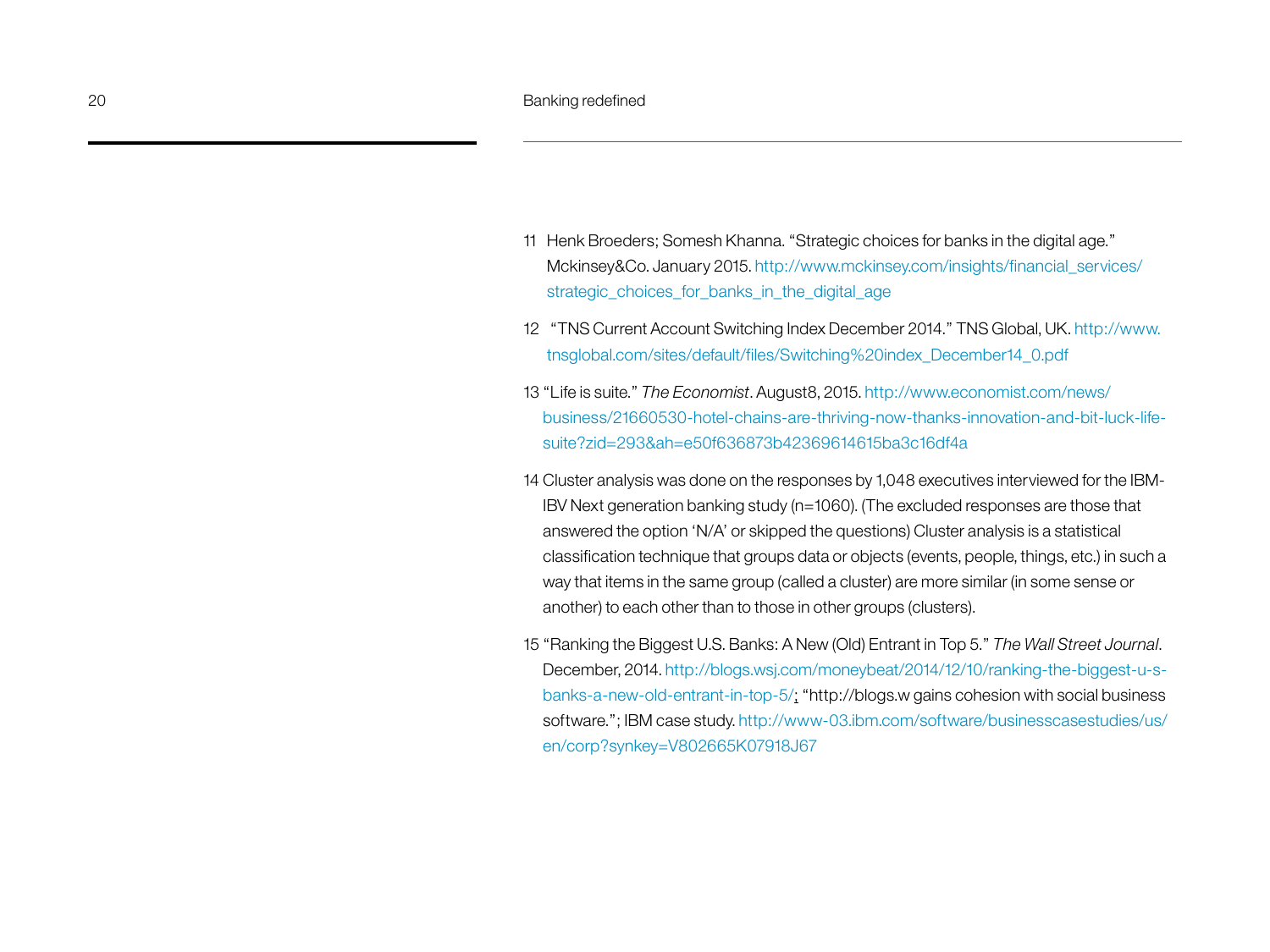- 16 Srikanth, RP. "How ICICI Bank is redefining the future of banking with its social strategy." *Information Week.* December 17, 2012. http://www.informationweek.in/informationweek/ news-analysis/177739icici-bank-redefining-future-banking-social-strategy
- 17 Nicholas Drury; Anthony Lipp; and Anthony Marshall. "Innovating banking: Lessons from the world's leading innovators." IBM Institute of Business Value.
- 18 "Tangerine adopts IBM MobileFirst strategy -Innovative bank uses IBM PureApplication System to cut mobile development from six weeks to two." IBM case study. [http://www-](http://www-03.ibm.com/software/businesscasestudies/us/en/corp?synkey=G328582M37594P52)[03.ibm.com/software/businesscasestudies/us/en/corp?synkey=G328582M37594P52](http://www-03.ibm.com/software/businesscasestudies/us/en/corp?synkey=G328582M37594P52)
- 19 Nicholas Drury; Allan Harper; Anthony Marshall and Sandipan Sarkar. "Your Cognitive Future Executive Perspective: Banking and Financial Markets." IBM Institute of Business Value.
- 20 "BBVA's new venture program looks for financial services innovation." PE Hub. March 26, 2014. https://www.pehub.com/2014/03/ bbvas-new-venture-programlooks-for-financial-services-innovation/
- 21 "Nationwide transforms its core banking, service and business capabilities." IBM case study. [http://www-01.ibm.com/common/ssi/cgi-bin/](http://www-01.ibm.com/common/ssi/cgi-bin/ssialias?infotype=PM&subtype=AB&htmlfid=SPC03448GBEN) [ssialias?infotype=PM&subtype=AB&htmlfid=SPC03448GBEN](http://www-01.ibm.com/common/ssi/cgi-bin/ssialias?infotype=PM&subtype=AB&htmlfid=SPC03448GBEN)
- 22 IBM Institute for Business Value / EIU survey of 1060 global banking executives (n= 1060). Of the 1060 senior banking executives surveyed, 52 percent of them mentioned that it is important to link risk management with sustainable and profitable revenue growth.

© Copyright IBM Corporation 2015

IBM Global Business Services Route 100 Somers, NY 10589

Produced in the United States of America October 2015

IBM, the IBM logo and ibm.com are trademarks of International Business Machines Corp., registered in many jurisdictions worldwide. Other product and service names might be trademarks of IBM or other companies. A current list of IBM trademarks is available on the Web at "Copyright and trademark information" at www.ibm.com/ legal/copytrade.shtml.

This document is current as of the initial date of publication and may be changed by IBM at any time. Not all offerings are available in every country in which IBM operates.

The information in this document is provided "as is" without any warranty, express or implied, including without any warranties of merchantability, fitness for a particular purpose and any warranty or condition of non-infringement. IBM products are warranted according to the terms and conditions of the agreements under which they are provided.

This report is intended for general guidance only. It is not intended to be a substitute for detailed research or the exercise of professional judgment. IBM shall not be responsible for any loss whatsoever sustained by any organization or person who relies on this publication.

The data used in this report may be derived from third-party sources and IBM does not independently verify, validate or audit such data. The results from the use of such data are provided on an "as is" basis and IBM makes no representations or warranties, express or implied.